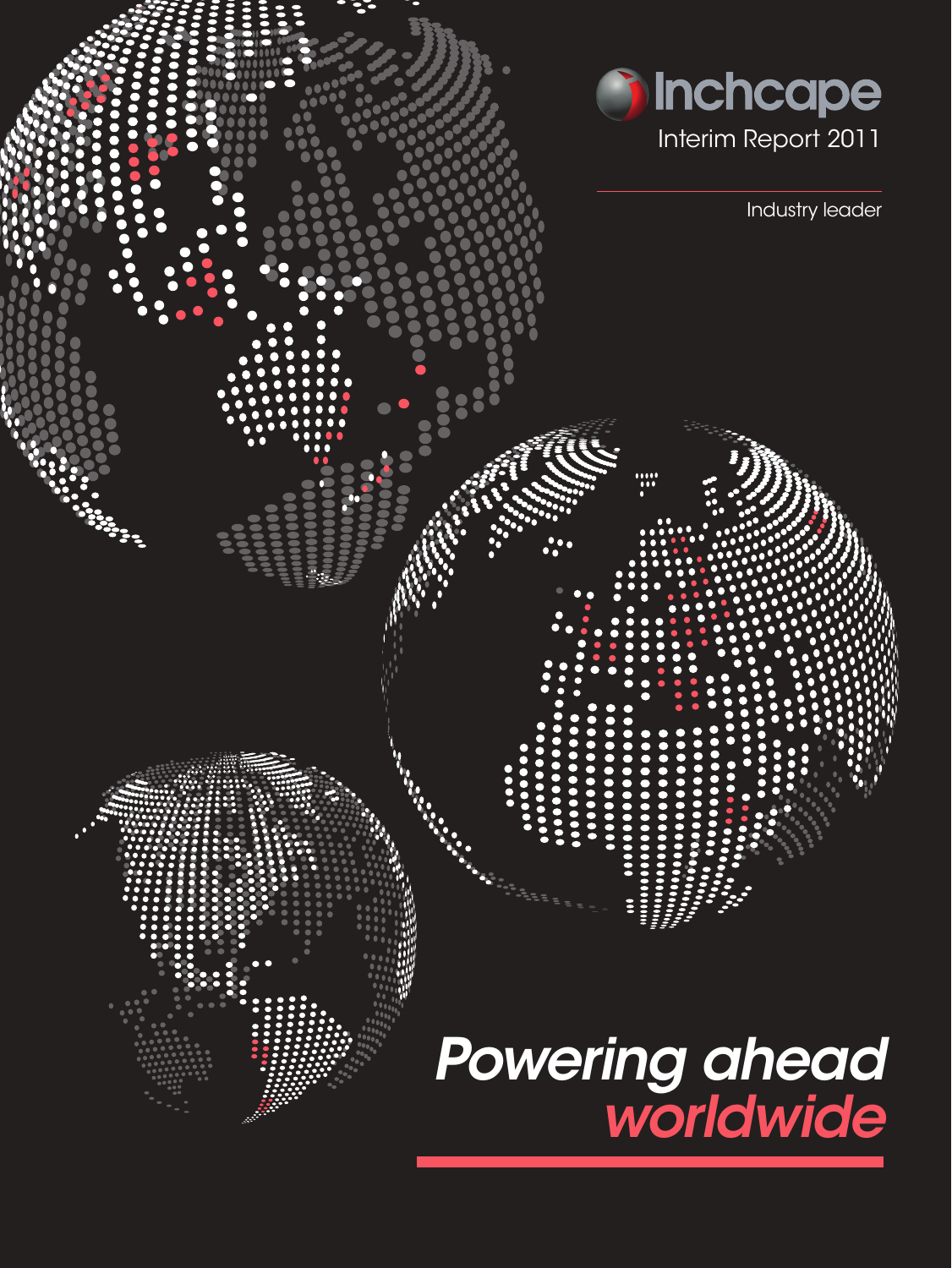## **Inchcape plc 2011 Interim Report**

28<sup>th</sup> July 2011

### **Highlights**

#### **Good earnings growth and robust cash generation**

Inchcape plc, a leading international automotive distributor and retailer, announces its half year results for the period ended 30 June 2011.

#### **Operational & strategic highlights:**

- Resilient revenue performance due to strength of international portfolio and diversified revenue streams
- Tight controls on overheads: costs reduced by 8.6%
- Two thirds of trading profit generated from Asia Pacific and the Emerging Markets
- Underlying operating margin progression with return on sales up 50bps to 4.5%
- Good cash conversion: £188.6m of net cash at period end

#### **Financial highlights:**

- Reported sales £2.9bn (2010: £3.1bn), down 5.3% in actual currency and down 6.7% in constant currency
- Reported PBT £126.8m (2010: £115.2m), up 10.1%
- Reported EPS 19.6p (2010: 17.2p), up 14.0%
- Operating cash flow £73.0m (2010: £104.5m)
- Interim dividend of 3.6p (2010: nil)

#### **André Lacroix, CEO of Inchcape plc, commented:**

"We have delivered a good performance in the first half of the year which is a testament to the strength of Inchcape's unique business model and differentiated Customer 1st strategy.

"We have benefited from increased consumer demand for premium and luxury vehicles in Russia and the Emerging Markets and our operational discipline on both commercial and cash initiatives has enabled us to deliver a healthy growth in profit before tax of 10.1% and earnings per share growth of 14.0%.

"Our competitive position continues to improve through our strategic commitment to superior customer service and our operational focus on our 'Top Five Priorities' of growing market share, growing aftersales, improving margin, controlling working capital and selective capital expenditure investment.

"While in some of our markets we will continue to experience a temporary supply restriction on new cars as a result of the earthquake in Japan, we believe the Group will deliver a solid performance for 2011, in line with our expectations. We have taken cost actions to offset the supply impact and the Group will continue to benefit from its broad geographic spread, strong portfolio of the world's leading brands in the premium and luxury segment as well as from its strong aftersales business which represents around 50% of Group gross profit.

"More broadly, we expect the uneven global economic recovery will continue as inflationary pressure and government austerity measures will affect consumer confidence, particularly in the UK and Europe. However, Inchcape is uniquely positioned worldwide as a leading international automotive distributor and retailer with two thirds of our trading profit coming from Asia Pacific and the Emerging Markets."

#### **Group Communications, Inchcape plc lnvestor Relations, Inchcape plc**

+44 (0) 20 7546 0022 +44 (0) 20 7546 8209

#### **Financial Dynamics (Jonathon Brill/Billy Clegg)**

+44 (0) 20 7831 3113

#### **Notes to editors**

About Inchcape:

Inchcape is a leading, independent international automotive distributor and retailer operating in 26 markets. Inchcape has diversified multi-channel revenue streams including sale of new and used vehicles, parts, service, finance and insurance.

Inchcape's vision is to be the world's most customer-centric automotive retail group and represents some of the world's leading automotive brands, including Audi, BMW, Jaguar, Land Rover, Lexus, Mercedes-Benz, Porsche, Subaru, Toyota and Volkswagen.

Inchcape, which has been listed on the London Stock Exchange since 1958, is headquartered in London and employs around 13,900 people.

www.inchcape.com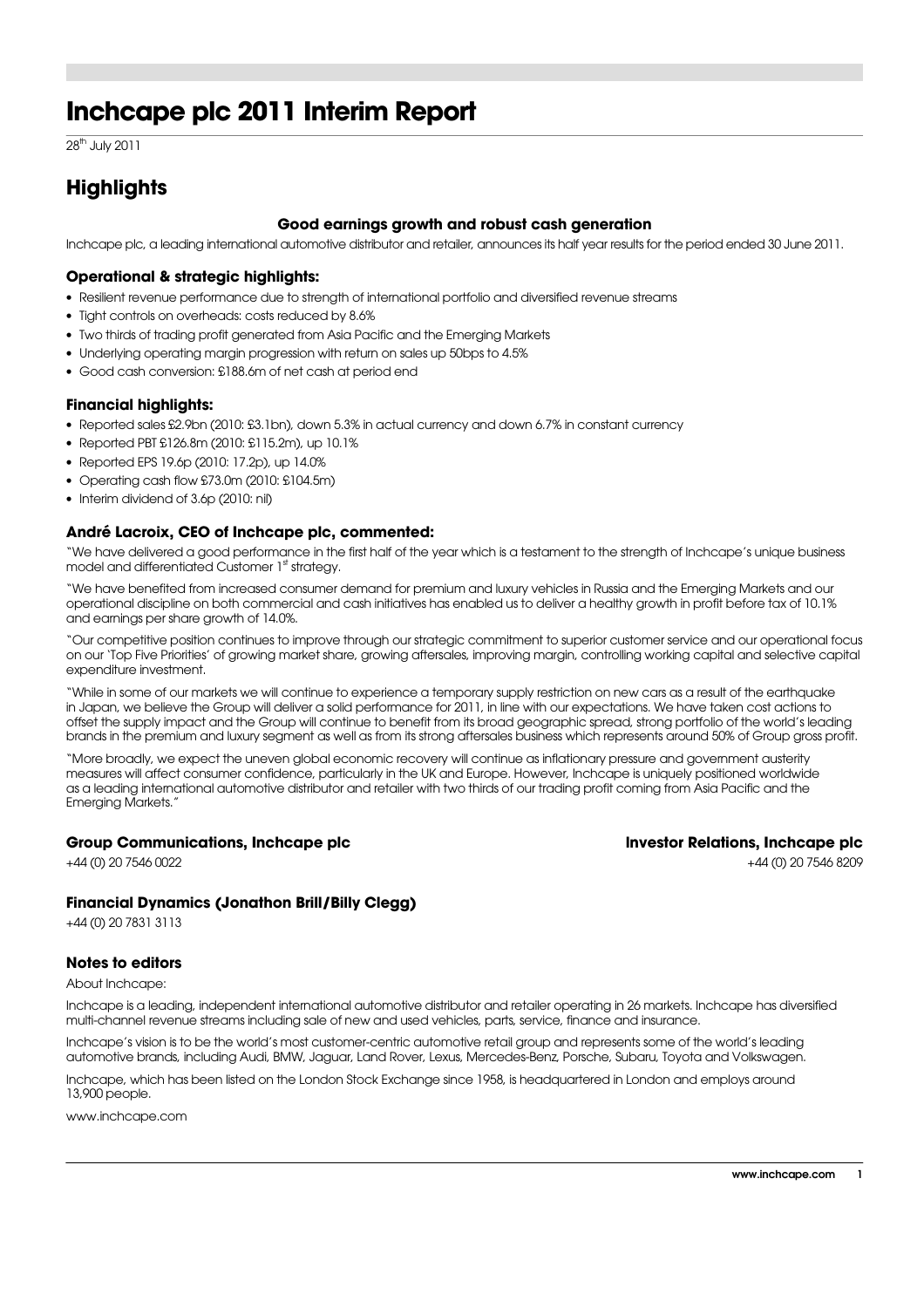## **Group Chief Executive statement**

I am pleased to announce good results for the Group for the first half of 2011, reflecting our commitment to our Customer 1st strategy and our operational focus on executing our Top Five Priorities of growing market share, growing aftersales, improving margin, controlling working capital and selective capital expenditure investment.

Overall, the Group delivered revenue of £2.9bn in the first half of 2011, which, due to the supply shortage following the earthquake in Japan and the continuation of an uneven global recovery, was down by 5.3% on the previous year. However, strong operational leverage driven by our unique business model and continuing cost discipline generated an operating profit in the first half of 2011 of £131.8m, an increase of 6.5% from the first half of 2010, with return on sales up 50bps to 4.5%. Profit before tax of £126.8m was up 10.1% on the previous year.

Reported earnings per share (EPS) were 19.6p, up 14.0% (June 2010: 17.2p).

Given our solid performance and strong financial position, the Board is pleased to declare an interim dividend of 3.6p (June 2010: nil), in line with our progressive dividend policy.

In the first half of 2011, trading profit in our distribution segment decreased by 5.0% in constant currency terms and was down by 3.8% at actual rates of exchange to £87.7m, with solid performances in North Asia, Australasia and Emerging Markets.

Our retail segment delivered trading profit of £51.1m, up 23.5% in constant currency and 25.9% at actual rates of exchange. We performed better than we expected in the UK while our Russia and Emerging Markets segment delivered strong trading profit growth.

We have delivered a good cash flow performance and have ended the first half year with a net cash position of £188.6m (2010: £84.9m).

Our results for the first half of 2011 again demonstrate the strength of our unique business model, our unwavering commitment to our Customer 1st strategy supported by the proprietary processes of our Inchcape Advantage programme and the discipline of our decentralised and empowered organisation.

Operationally, we continue to drive a strong focus on commercial initiatives to grow revenue ahead of our competitors alongside cost and cash initiatives to deliver profit and operating cash faster than revenue. The fundamentals of the Group remain strong and our strategic direction is clear with a balanced focus between commercial and cash initiatives.

We continue to leverage our strong relationships with our brand partners and we have won several retail contracts in the first half of 2011, enabling us to expand in the high growth and high margin segments of our industry. Indeed, during the second half of 2011 we are expanding in the premium and luxury segment in China with Jaguar, Land Rover and Porsche.

Looking to the future, we see exciting growth prospects across all our value drivers. This is an industry with considerable structural growth ahead. The global market for new vehicle sales is forecast to grow by 33% between 2010 and 2015 (Source: Global Insight) and the global car parc - the total number of cars on the road and the fundamental driver of aftermarket value - is forecast to grow by 17% during the same period (Source: JD Power).

Given these considerable growth prospects, our primary focus remains organic growth. Over time, the Group is well positioned to take advantage of attractive external growth opportunities in the Asia Pacific and Emerging Market geographies when they arise, due to the depth of our brand partner relationships, our solid track record and the strength of our balance sheet.

Notes:

"Trading profit" is defined as operating profit before exceptional items and unallocated central costs.

Unless otherwise stated, all numbers are in actual exchange rates.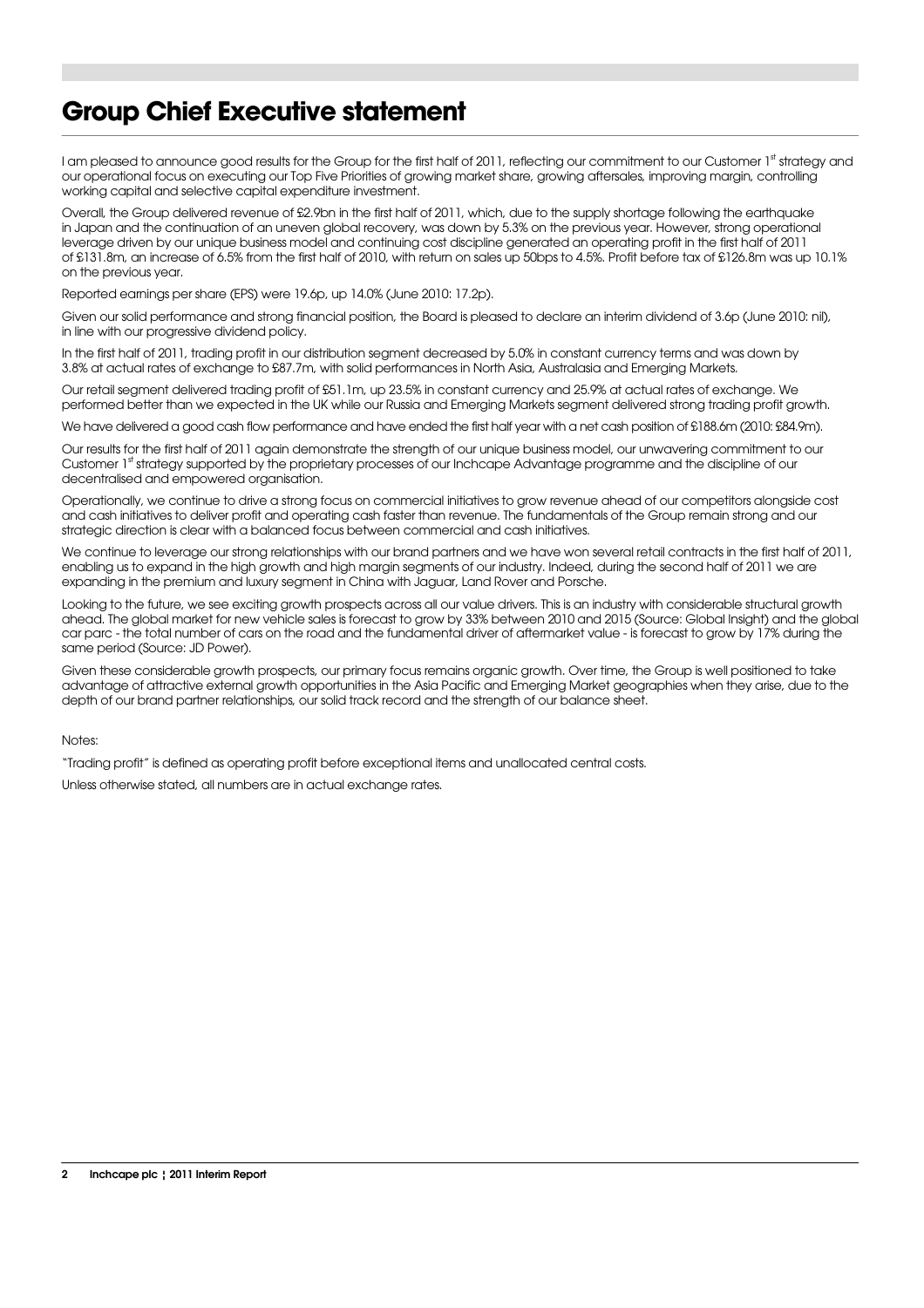## **Business update**

#### **Top Five Priorities**

#### Growing market share

In the first quarter of the year, new vehicle sales were better than our expectations due to the strong performance of our premium and luxury brands in the UK and the increase in demand for premium and luxury vehicles in Hong Kong, Russia and the Emerging Markets.

During the second quarter, our revenue declined in a number of our core markets due to the impact of the Japanese earthquake on new vehicle supply. Nevertheless, we continue to protect the pricing power of our premium brands and we have delivered robust margins on new car sales.

We had a solid first half year performance in our used vehicles business with moderate revenue growth against last year. We expect demand to remain robust but moving forward we foresee some margin erosion, especially in the UK.

In our distribution businesses, we continue to drive customer traffic into our showrooms with high impact campaigns focused behind core models with strong product and value-for-money propositions. Our teams are harnessing the growth in online opportunities to deliver targeted marketing programmes aimed at maximising customer interest in innovative new models, facelifts and limited editions.

In our retail operations too, we are embracing the opportunities of digital marketing to create a seamless customer experience between our online and our retail centre presence. Operationally, our retail focus is on leveraging the opportunities from the strong new product launch programmes from our brand partners and on outperforming our competitors through effective customer conversion with our bespoke Inchcape Advantage processes that gives us a strong customer service differentiation in our local markets. Our daily data monitoring of customer traffic, leads, test drives and capture rate gives us a unique opportunity to drive disciplined performance management in our retail centres and our own customer feedback programmes provide us with real insight to drive our tactical marketing programmes.

#### Growing aftersales

Our resilient aftersales business contributed approximately half of the Group's gross profit during the period.

In distribution, our teams are focused on outperforming competitors through customer contact and retention programmes during both the warranty and post-warranty period. We continue to invest in Service Advisor training and promotions on spare parts and accessories to drive additional margin opportunities with all-inclusive packages and innovations.

In our retail operations, the rigorous sales processes of our Inchcape Advantage programme are driving performance through the daily capture of customer data, bookings, hours sold and workshop productivity and initiatives like our oil and tyre programmes are increasing aftersales transaction values. New concepts, like our digital vehicle health check linked to call centre handling are increasing our share of the aftersales market. Further, through our robust customer service research, we collect and analyse feedback to continuously improve our service operations, to measure the effectiveness of our tactical aftersales offers and to develop programmes to increase customer retention.

#### Reducing costs

Our robust cost discipline remained firmly in place as our first half year expenditure was slightly lower than expected, down 8.6% overall including a one off pension credit. Return on sales was 4.5%, up 50bps on last year.

The cost restructuring programme announced in the fourth quarter of 2010 has been completed and 15 underperforming sites closed or disposed of by the end of June 2011. We have reduced our variable expenditure by £10m to reflect the product supply disruption in those markets affected by the Japan earthquake and we have benefited from a one off pension gain of £6.1m following the settlement of certain liabilities in one of the Group's pension schemes.

#### Managing working capital

Following an unusually low working capital position at the end of 2010, our position normalised, as expected, in the first half of 2011. Our working capital and inventory are in line with our expectations as our tight controls have kept our stock cover ratio stable at our stated target of 1.5 months across the Group.

#### Selective capital expenditure investment

Our strong financial position has enabled us to maintain our investment programme in strategic sites to take advantage of growth opportunities in the premium and luxury segments in Asia Pacific and the Emerging Markets. We continue to progress investments to increase our retail and aftersales capacity in Russia, Poland, South America and China.

Moreover, in the first half of the year of 2011 we have been awarded the Porsche retail franchise for Nanchang, China. We have also been awarded two prestigious retail contracts in the UK, the West London franchise for Volkswagen and a second Porsche franchise for the south coast.

In June 2011 we completed the purchase of Musa Motors, with its scale retail portfolio of premium and luxury brands in Moscow, for £19.6m.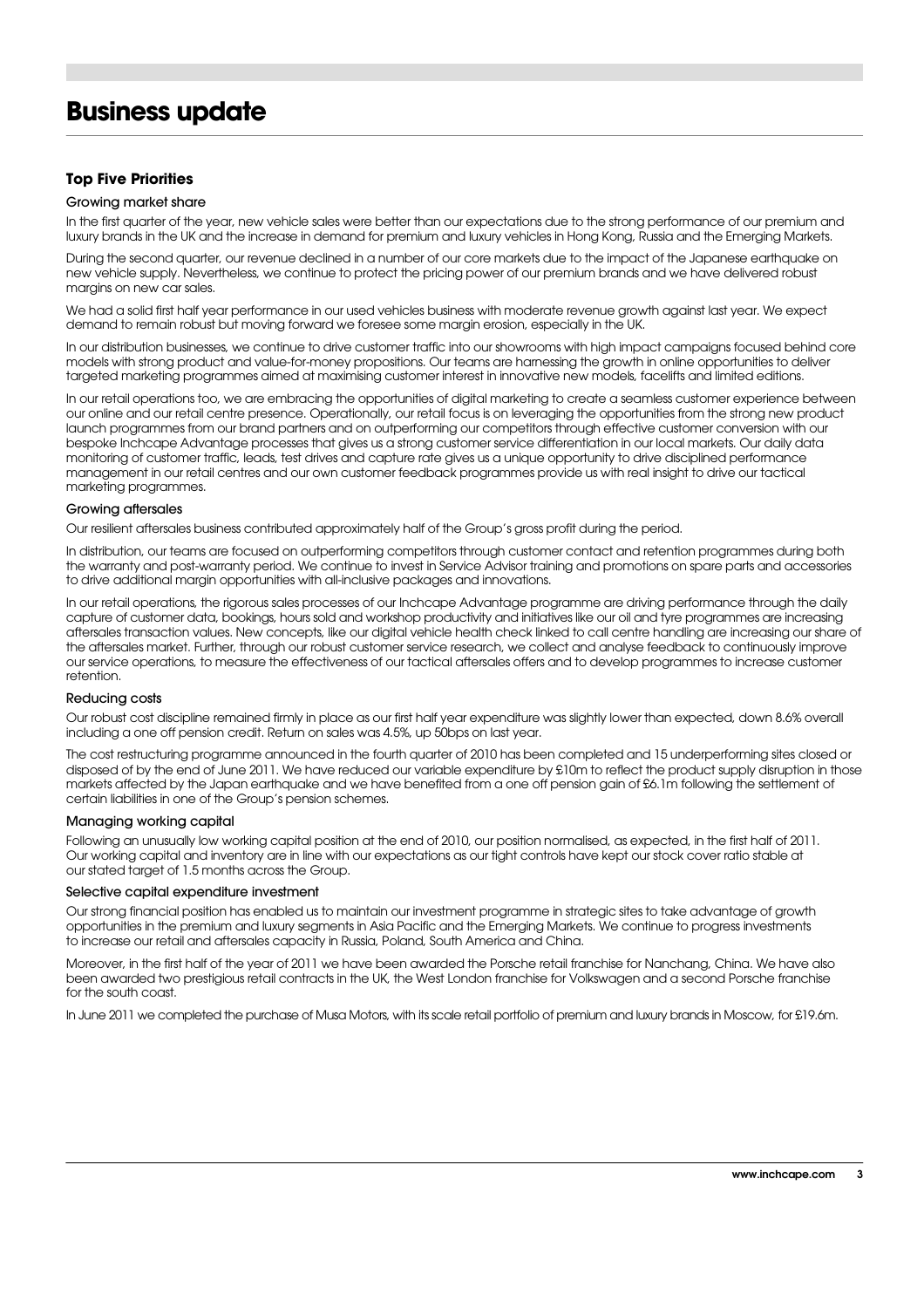## **Business update continued**

#### **Japan earthquake**

First and foremost, the earthquake which took place in March has been a human tragedy and our thoughts are with the people of Japan. Inchcape has very close ties with Japan and given the scale and severity of the disaster has made a donation of over £120,000 to the Red Cross 'Japan Tsunami appeal'. This donation was funded in part by the Group, but also by Inchcape colleagues, franchise dealers, suppliers and advisors.

Our manufacturer brand partners in Japan continue to make good progress on rebuilding production capacity. For example, Toyota's production in Japan and Europe is already back to pre-earthquake levels.

Nevertheless, the impact of the earthquake has created temporary supply restrictions in several of our distribution businesses whereby we now need to rebuild our supply position, country by country and model by model and we consequently expect some sales reductions in 2011. As previously communicated, we are planning for a loss of new vehicle sales of one month in Europe, one and a half months in Singapore, two months in North Asia and three months in Australasia. We started seeing the impact of this supply restriction on our revenue in the second quarter but, due to the time lag between production and customer delivery, we expect two-thirds of the full year supply restriction to impact the Group's performance in the second half of the year. We expect the supply situation to be back to normal in most markets in the fourth quarter.

We will continue to benefit from our diversified revenue streams, as typically 50% of the Group's gross profit comes from our strong aftersales operations that are not expected to be impacted by the temporary supply setback and we have a resilient used car business.

Moreover, we are taking cost actions to offset the supply restrictions by reducing our variable expenditure in the affected markets.

#### **People**

I would like to express my sincere thanks to colleagues across the Group for their ongoing commitment and dedication to creating the ultimate customer experience for our brand partners, which will enable us to take full advantage of the economic recovery that is starting in several of our markets.

#### **Dividend**

Given the strong financial position of the Group, the Board has declared an interim dividend of 3.6p, in line with our progressive dividend policy. The interim dividend will be paid on Monday, 5 September 2011, to shareholders who are on the register at the close of business on Friday, 5 August 2011.

#### **Outlook**

For the rest of the year, we anticipate the continuation of an uneven global recovery with inflationary pressure and government austerity measures affecting consumer confidence, particularly in the UK and Europe.

Demand for luxury and premium brands will remain strong in Russia and the Emerging Markets but we expect a weaker second half year due to the effect of the Japanese earthquake on our new vehicle supply in Asia, Australia and Europe, together with challenging market conditions in Greece and the UK.

We are taking action on costs to mitigate the impact on profits of lower new car sales. We have reduced our variable expenditure given the temporary shortage of vehicles in several of our markets and the successful implementation of our restructuring programme will deliver savings slightly greater than previously anticipated.

We expect used car demand to remain robust but margins will normalise following record levels in 2009 and 2010.

Aftersales will remain resilient and our controls on margin, costs and cash will remain firmly in place.

We therefore remain well positioned to deliver a solid performance in 2011, in line with our expectations.

Moving forward, the Group is extremely well placed to take advantage of the exciting structural growth opportunities in our industry given our solid track record, our financial strength, our superior customer service strategy, our partnership with the world's leading premium and luxury automotive brands and our scale position in the fast growing economies of Asia Pacific and the Emerging Markets.

#### André Lacroix

Group Chief Executive

27 July 2011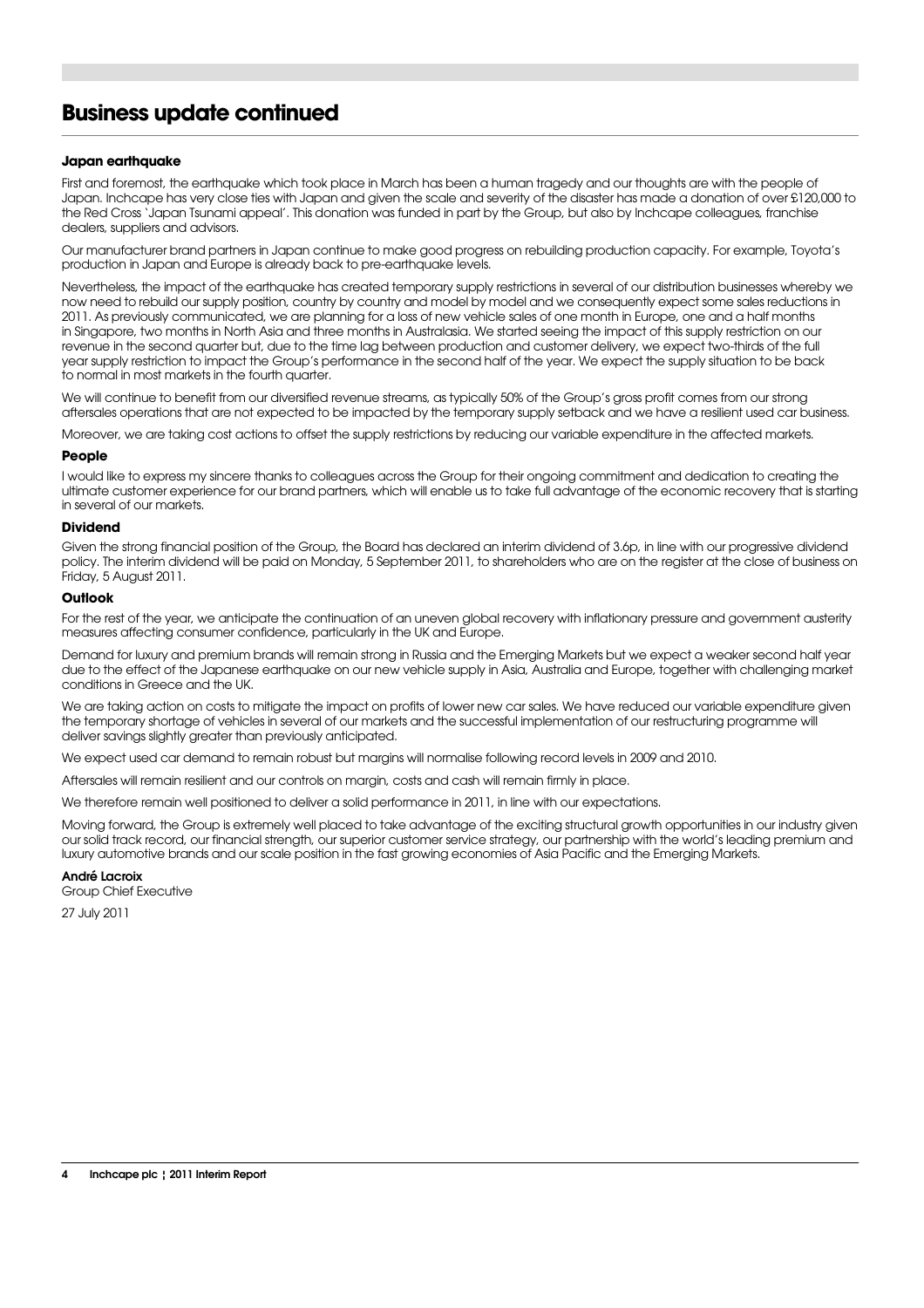## **Operational review**

#### **Group Overview**

#### **Group key performance indicators\***

|                                            | Six months to<br>30 Jun 11<br>£m | Six months to<br>30 Jun 10<br>£m |
|--------------------------------------------|----------------------------------|----------------------------------|
| Sales                                      | 2.929.9                          | 3,095.2                          |
| Like for like sales (decline) / growth (%) | (5.0)                            | 12.6                             |
| Trading profit                             | 138.8                            | 131.8                            |
| Like for like trading profit growth (%)    | 5.4                              | 36.7                             |
| Trading margins (%)                        | 4.7                              | 4.3                              |
| Cash generated from operating activities   | 73.0                             | 104.5                            |

#### **Business analysis\***

|                | Six months to<br>30 Jun 11<br>£m | Six months to<br>30 Jun 10<br>£m | % change | % change in<br>constant<br>currency |
|----------------|----------------------------------|----------------------------------|----------|-------------------------------------|
| Sales          |                                  |                                  |          |                                     |
| - Distribution | 1,168.7                          | ,355.7                           | (13.8)   | (15.6)                              |
| - Retail       | 1,761.2                          | 1,739.5                          | 1.2      | 0.2                                 |
| Trading profit |                                  |                                  |          |                                     |
| - Distribution | 87.7                             | 91.2                             | (3.8)    | (5.0)                               |
| - Retail       | 51.1                             | 40.6                             | 25.9     | 23.5                                |

#### **Regional analysis\***

|                             | 2011<br><b>Operating profit</b><br>£m | 2011<br><b>Exceptional items</b><br>£m | 2011<br><b>Trading profit</b><br>£m | 2010<br>Operating profit<br>£m | 2010<br><b>Exceptional items</b><br>£m | 2010<br>Trading profit<br>£m |
|-----------------------------|---------------------------------------|----------------------------------------|-------------------------------------|--------------------------------|----------------------------------------|------------------------------|
| Australasia                 | 33.9                                  |                                        | 33.9                                | 37.4                           |                                        | 37.4                         |
| Europe                      | 10.9                                  |                                        | 10.9                                | 18.8                           |                                        | 18.8                         |
| North Asia                  | 19.0                                  |                                        | 19.0                                | 18.5                           |                                        | 18.5                         |
| South Asia                  | 13.6                                  |                                        | 13.6                                | 17.3                           |                                        | 17.3                         |
| United Kingdom              | 35.5                                  |                                        | 35.5                                | 31.2                           |                                        | 31.2                         |
| Russia and Emerging Markets | 25.9                                  |                                        | 25.9                                | 8.6                            |                                        | 8.6                          |
| Trading profit              | 138.8                                 |                                        | 138.8                               | 131.8                          | $\overline{\phantom{0}}$               | 131.8                        |
| Central costs               | (7.0)                                 |                                        |                                     | (8.1)                          |                                        |                              |
| Operating profit            | 131.8                                 |                                        |                                     | 123.7                          |                                        |                              |

\*At actual exchange rates

The Group reports its results in the condensed set of consolidated financial information using actual rates of exchange. The operational review reports results at actual rates of exchange, but to enhance comparability, they are also shown in a form that isolates the impact of currency movements from period to period by applying the June 2011 exchange rates to both periods' results (constant currency). The results are also adjusted for the impact of exceptional items to provide additional information regarding the Group's underlying performance. Where exceptional items and unallocated central costs are excluded from operating profit the results are referred to as "trading profit".

Unless otherwise stated, variances to the previous year are stated in constant currency.

Like for like sales and trading profit exclude the impact of acquisitions from the date of acquisition until the 13<sup>th</sup> month of ownership, and businesses that are sold or closed. It further removes the impact of retail centres that are relocated. This is from the date of opening until the 13<sup>th</sup> month of trading in the new location.

Operating cash flow, or cash generated from operations, is defined as trading profit adjusted for depreciation, amortisation and other non cash items plus the change in working capital and provisions.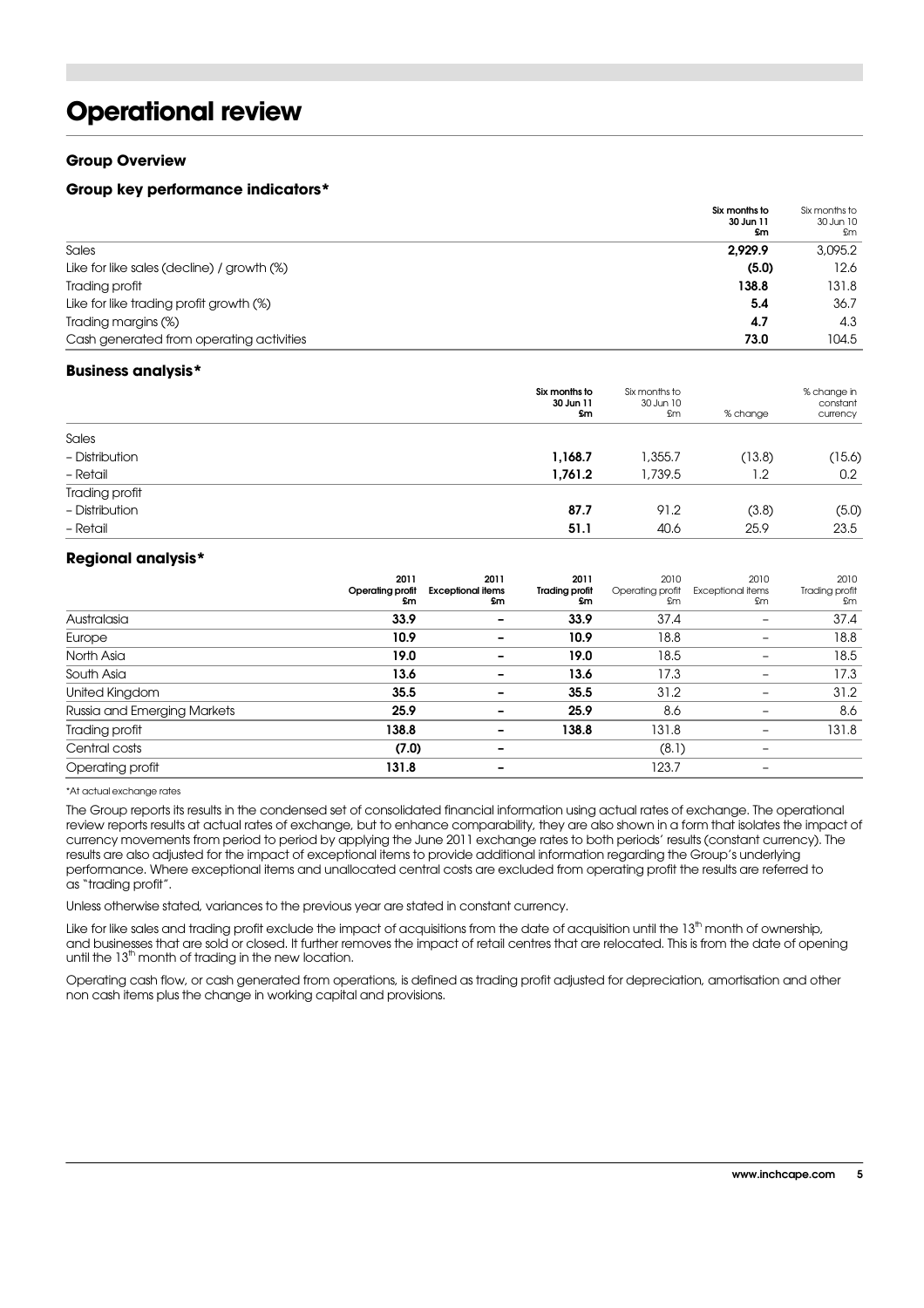## **Australasia**

#### **Key performance indicators\***

|                              | Six months to<br>30 Jun 11 | Six months to<br>30 Jun 10 |             | % change in<br>constant |
|------------------------------|----------------------------|----------------------------|-------------|-------------------------|
|                              | <b>Sm</b>                  | £m                         | % change    | currency                |
| <b>Sales</b>                 | 521.7                      | 551.2                      | (5.4)       | (14.0)                  |
| - Distribution               | 326.4                      | 360.9                      | (9.6)       | (17.8)                  |
| - Retail                     | 195.3                      | 190.3                      | 2.6         | (6.9)                   |
| Like for like sales          | 510.7                      | 544.6                      | (6.2)       | (14.8)                  |
| - Distribution               | 326.4                      | 360.9                      | (9.6)       | (17.8)                  |
| - Retail                     | 184.3                      | 183.7                      | 0.3         | (9.0)                   |
| <b>Trading profit</b>        | 33.9                       | 37.4                       | (9.4)       | (17.8)                  |
| - Distribution               | 26.9                       | 29.7                       | (9.4)       | (17.9)                  |
| - Retail                     | 7.0                        | 7.7                        | (9.1)       | (17.2)                  |
| Like for like trading profit | 33.9                       | 37.3                       | (9.1)       | (17.6)                  |
| - Distribution               | 26.9                       | 29.7                       | (9.4)       | (17.9)                  |
| - Retail                     | 7.0                        | 7.6                        | (7.9)       | (16.2)                  |
| Trading margins (%)          | 6.5                        | 6.8                        | $(0.3)$ ppt | $(0.3)$ ppt             |
| - Distribution               | 8.2                        | 8.2                        | -ppt        | -ppt                    |
| - Retail                     | 3.6                        | 4.0                        | $(0.4)$ ppt | $(0.4)$ ppt             |

\*At actual exchange rates

The Australasia segment contains the Group's operations in Australia and New Zealand.

The new car market in Australia in the first half was down 5.3% versus last year, impacted by supply constraints on Japanese brands following the March earthquake, with reductions on most vehicle segments with the exception of the Compact SUV which grew by 4.8%, and where Inchcape holds a strong competitive position with the Forester and Outback models.

Although the first half performance in our Australasian distribution business has been impacted by the temporary supply constraints from Japan, the decline in wholesale volumes was partly mitigated by a successful run out of the Impreza R special edition. We successfully managed our vehicle mix to optimise gross margin while reducing our variable expenses due to limited supply. We enjoyed a good momentum on the sale of spare parts.

Our Australasian distribution business delivered a solid underlying trading profit growth of 8.9% (excluding a property gain of £7.3m in 2010), due to improvements in the overall gross margin as a result of mix effect and further overhead cost savings despite a revenue decline of 17.8% due to restricted supply from Japan.

In Australia retail, as a result of the reduced new car sales driven by the supply shortages, we focused on the sale of used cars with the establishment of a dedicated iLead Team to manage and convert web enquiries; this led to a significant increase in used car volumes. In aftersales, the further development in capacity in the retail call centre led to a growth in hours sold compared to last year.

Our expectation for the Australian new car market for the second half of 2011 remains unchanged with a full year total industry volume outlook of 940,000 units, 9% lower than 2010, as the supply chain continues to feel the effects of the Japan earthquake.

Our distribution business will leverage the growth in Compact SUVs with some special edition model extensions (the Columbian range) and in the fourth quarter will begin pre-sales activity for the new Subaru Impreza and the new XV. Our aftersales business will roll out a new service retention tool to the Subaru retail network.

Our retail business, which will also benefit from the new Subaru special edition model extensions, will additionally benefit from new and face-lifted VW models and a new Kia Rio. There will be a further roll-out of the iLead used car programme; including an improved system to aid the buying of good quality used vehicle stock. Further, we will continue to focus on opportunities for finance and insurance penetration.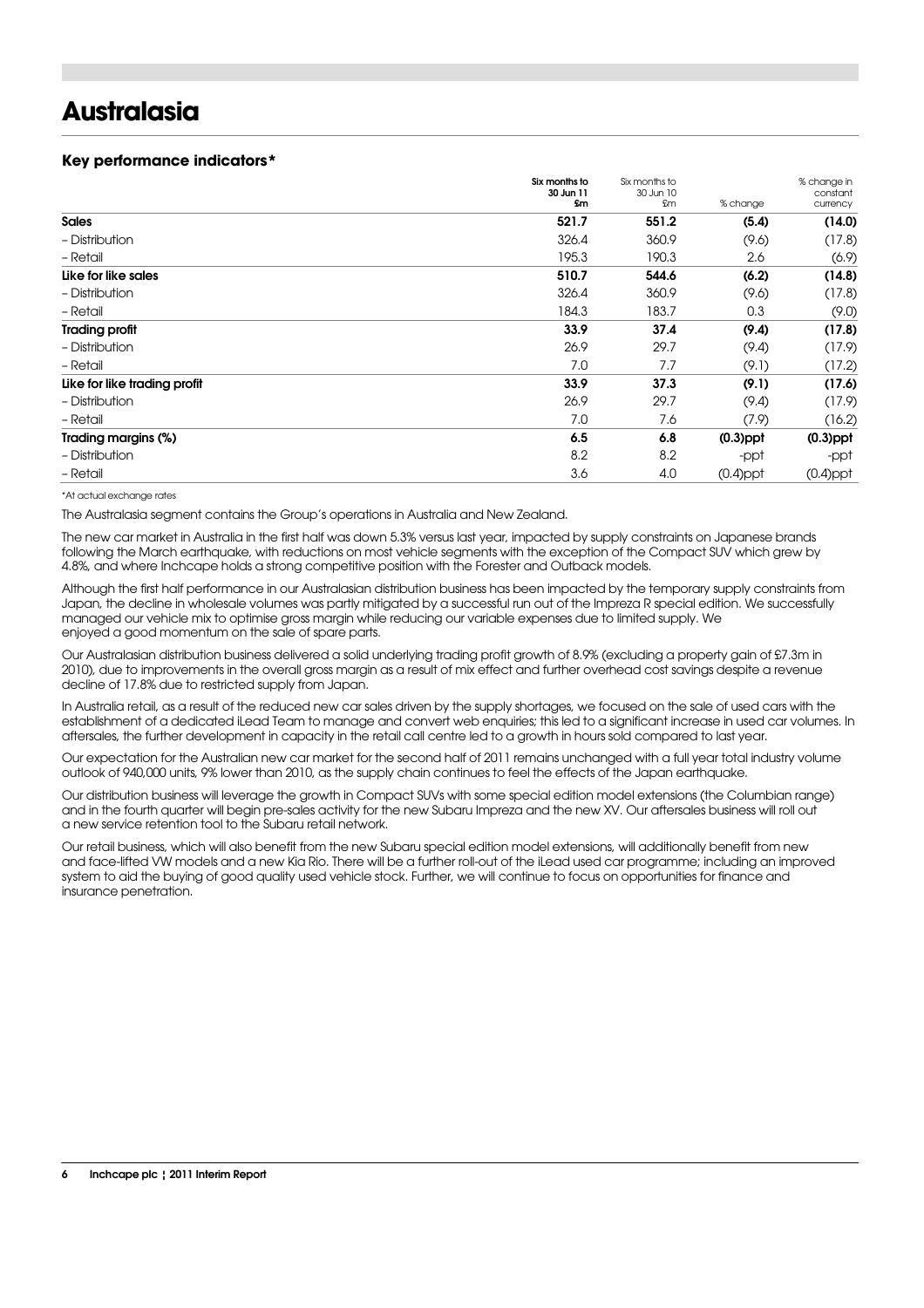## **Europe**

#### **Key performance indicators\***

|                              | Six months to<br>30 Jun 11 | Six months to<br>30 Jun 10 |             | % change in<br>constant |
|------------------------------|----------------------------|----------------------------|-------------|-------------------------|
|                              | £m                         | £m                         | % change    | currency                |
| <b>Sales</b>                 | 414.9                      | 550.7                      | (24.7)      | (24.7)                  |
| - Distribution               | 339.4                      | 446.7                      | (24.0)      | (24.0)                  |
| - Retail                     | 75.5                       | 104.0                      | (27.4)      | (27.4)                  |
| Like for like sales          | 414.9                      | 550.7                      | (24.7)      | (24.7)                  |
| - Distribution               | 339.4                      | 446.7                      | (24.0)      | (24.0)                  |
| - Retail                     | 75.5                       | 104.0                      | (27.4)      | (27.4)                  |
| <b>Trading profit</b>        | 10.9                       | 18.8                       | (42.0)      | (42.0)                  |
| - Distribution               | 11.0                       | 17.9                       | (38.5)      | (38.5)                  |
| - Retail                     | (0.1)                      | 0.9                        | (111.1)     | (111.1)                 |
| Like for like trading profit | 10.9                       | 18.8                       | (42.0)      | (42.0)                  |
| - Distribution               | 11.0                       | 17.9                       | (38.5)      | (38.5)                  |
| - Retail                     | (0.1)                      | 0.9                        | (111.1)     | (111.1)                 |
| Trading margins (%)          | 2.6                        | 3.4                        | $(0.8)$ ppt | $(0.8)$ ppt             |
| - Distribution               | 3.2                        | 4.0                        | $(0.8)$ ppt | $(0.8)$ ppt             |
| - Retail                     | (0.1)                      | 0.9                        | $(1.0)$ ppt | $(1.0)$ ppt             |

\* At actual exchange rates

The Europe segment includes Belgium, Luxembourg, Greece and Finland.

Our European businesses have delivered a resilient performance despite the temporary supply restrictions felt across the region following the earthquake in Japan and the challenging economic conditions due to weak consumer confidence, particularly in Greece.

Despite a revenue decline of 24.7%, our European business delivered a solid trading margin of 2.6%, down 80bps year on year, as we benefited from tight margin management and cost control.

Our European distribution business reported a trading profit of £11.0m, 38.5% below last year, with a trading margin down 80bps compared to 2010. Like for like sales were 24.0% below last year.

Our European retail operations delivered a sales decline of 27.4% but remained broadly breakeven in trading profit thanks to our effective margin management and tight cost controls.

In Belgium, although the new vehicle market grew by 15% in the first six months of 2011, this was driven by an increase in fleet sales, with private car volumes down 2% versus last year, in the absence of the bi-annual motor show. Our new vehicle sales decreased due to the supply shortages in the second quarter, while our aftersales business remained resilient.

In Greece, the challenging state of the economy and the impact on supply of Japanese brands in quarter two has resulted in a 44% decline in total industry volume and within this we have seen a shift in remaining consumer demand towards smaller vehicles and smaller engine sizes. Our business remained profitable as we retained market leadership, defended the pricing power of our brands, leveraged our aftersales strengths and reduced our cost base.

For the remainder of the year, we expect the trading environment to become more challenging in Greece and the trading momentum to improve in Belgium with better supply.

In Belgium we will continue to build on our strong momentum in both the Hybrid and 4x4 segments and we will leverage the launch of the new generation Toyota Yaris in September. We will drive aftersales service retention with vehicle health checks, winter check-ups and winter tyre programmes and enhance customer service in our network through our Inchcape Advantage programmes.

In Greece we will focus resources behind the launch of new generation Yaris, capitalise on the extensive facelift of the Hilux compact pickup truck and launch the 'Go Toyota' VISA credit card to boost upselling opportunities and aftersales customer retention. We will also further develop programmes to gain market share in the high-margin aftersales parts market.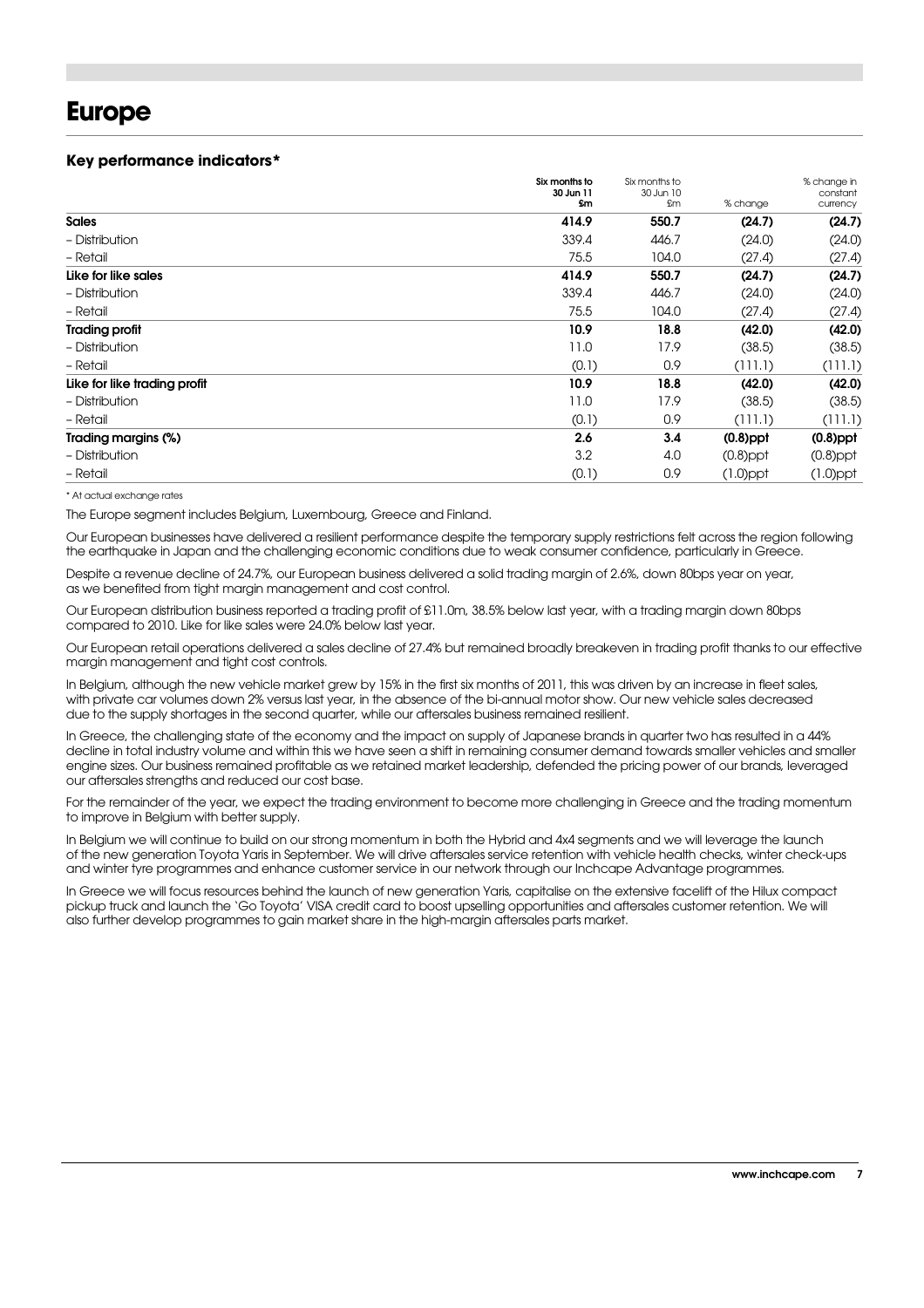# **North Asia**

#### **Key performance indicators\***

| <b>Distribution</b>          | Six months to<br>30 Jun 11<br><b>Sm</b> | Six months to<br>30 Jun 10<br>£m | % change | % change in<br>constant<br>currency |
|------------------------------|-----------------------------------------|----------------------------------|----------|-------------------------------------|
| Sales                        | 195.9                                   | 209.9                            | (6.7)    | (0.9)                               |
| Like for like sales          | 193.0                                   | 209.9                            | (8.1)    | (2.4)                               |
| Trading profit               | 19.0                                    | 18.5                             | 2.7      | 9.2                                 |
| Like for like trading profit | 19.4                                    | 18.5                             | 4.9      | 11.5                                |
| Trading margins (%)          | 9.7                                     | 8.8                              | 0.9ppt   | 0.9ppt                              |

\* At actual exchange rates

The North Asia segment contains the Group's vertically integrated operations in Hong Kong, Macau, Guam and Saipan.

The Hong Kong new vehicle market grew faster than expected in the first quarter of the year but the market declined in the second quarter due to the impact on Japanese brand supplies following the earthquake. Despite these supply constraints, our North Asia segment had a good start to the year with a solid margin progression over the same period last year.

The Group gained market share in Hong Kong in the first quarter, driven by successful marketing campaigns and face-lifted model launches for Mazda and Lexus, but due to restricted supply our vehicle sales decreased in the second quarter.

We continued our growth momentum in aftersales through innovative added-value marketing programmes and location focused promotions.

Following a strong first quarter performance, revenue for the half-year was down by 0.9% on 2010 due to the effects of the temporary supply restriction. However margin was up by 90bps due to good cost control, focused margin management and good momentum in aftersales.

We expect the market in Hong Kong to be impacted in the second half by restricted supply from Toyota as Japanese brands represent 50% of the market. We expect supply to normalise in the fourth quarter and we plan to leverage the launch of several new products in the third quarter.

We will benefit from new product launches and special editions in the Hatchback segment (Yaris, Ractis, Auris), defend high margin MPV segment shares with refreshed product offerings (Alphard, Vellfire), grow market share in the sedan segment with a new Toyota model range (Mark X, Camry) and leverage our pioneer position in the Hybrid segment with strong campaigns and new product launches (Alphard HV, Camry HV, Prius C).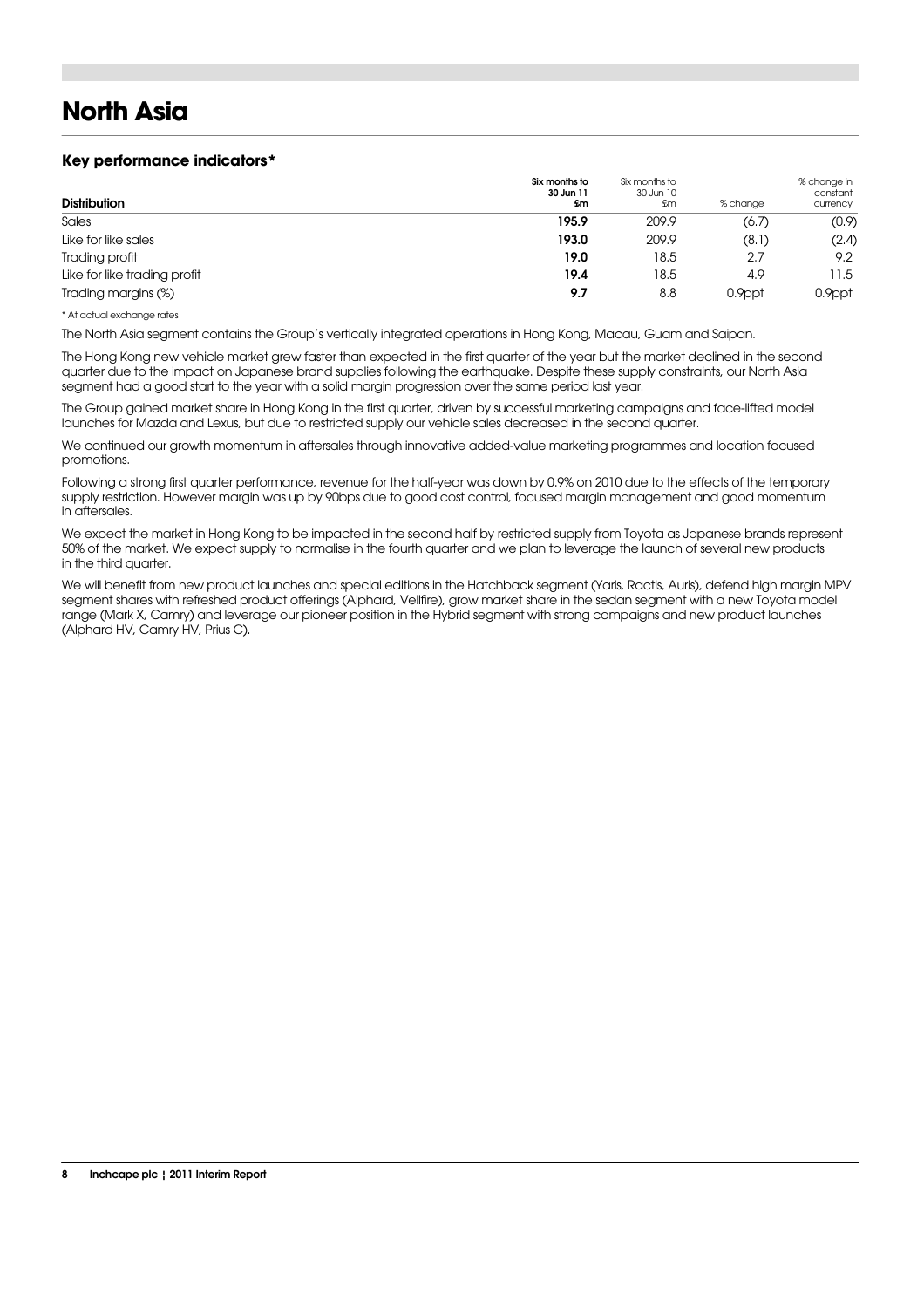## **South Asia**

#### **Key performance indicators\***

| <b>Distribution</b>          | Six months to<br>30 Jun 11<br>\$m | Six months to<br>30 Jun 10<br>£m | % change | % change in<br>constant<br>currency |
|------------------------------|-----------------------------------|----------------------------------|----------|-------------------------------------|
| Sales                        | 146.6                             | 198.9                            | (26.3)   | (30.1)                              |
| Like for like sales          | 146.6                             | 198.9                            | (26.3)   | (30.1)                              |
| Trading profit               | 13.6                              | 17.3                             | (21.4)   | (25.2)                              |
| Like for like trading profit | 13.6                              | 17.3                             | (21.4)   | (25.2)                              |
| Trading margins (%)          | 9.3                               | 8.7                              | 0.6ppt   | 0.6ppt                              |

#### \* At actual exchange rates

The South Asia segment contains the Group's vertically integrated operations in Singapore and Brunei.

The first half of 2011 has seen a continuation of economic growth in Singapore, with the first quarter of 2011 GDP 22.5% ahead of the fourth quarter of 2010. However, as expected, the new vehicle market remained challenging due to the reduction in the number of Certificate of Entitlements (COEs). Total industry volume was down by 32% in the first six months compared to last year, with de-registrations (the number of cars taken off the road) down by 20% year on year.

Despite a like for like revenue decline of 30.1% we have continued to deliver a resilient operating margin performance and maintained our market leadership position and as a result our South Asia business in total has delivered a healthy trading margin of 9.3%, 60bps ahead of last year. We successfully defended the pricing power of our brands through leveraging the market shift towards premium and luxury segments and creating added value through, for example, unlimited mileage extended warranty, full five year maintenance, guaranteed body care packages and service loyalty awards.

We gained maximum benefit from new product launches (Lexus CT200h, Suzuki Swift) and deepened our segment penetration with new model variants (Lexus RX270) and special editions (Toyota Camry Sportivo).

We outperformed the aftersales market through an expansion of customer contact activities to grow enquires and capture rate. strengthened our member benefits programme and increased upselling opportunities with the introduction of new service packages and parts offerings.

Cost controls remained firmly in place, despite strong inflationary pressure, together with tight inventory management.

We expect the Singapore market to remain difficult in the second half, with further announced reductions in quota sizes due to lower past de-registrations and a continuation of the upward trend on the price of COEs which will result in a challenging trading environment. Our full year forecast for the market therefore remains 24% lower than 2010.

Our strategy will remain focused on margin protection in the new car market, supplemented by the launch of the new Toyota Camry and Lexus GS sedan and facelifts on a number of models and on growing aftersales with improved value for money propositions on differentiated Toyota warranty/service/loyalty offerings.

We will focus on our proven Inchcape Advantage processes to improve the customer experience, drive aftersales service retention by extending our successful first half programmes on extended warranty, membership and promotional campaigns and extend these to our parts business. Further, we will continue to control operating costs tightly.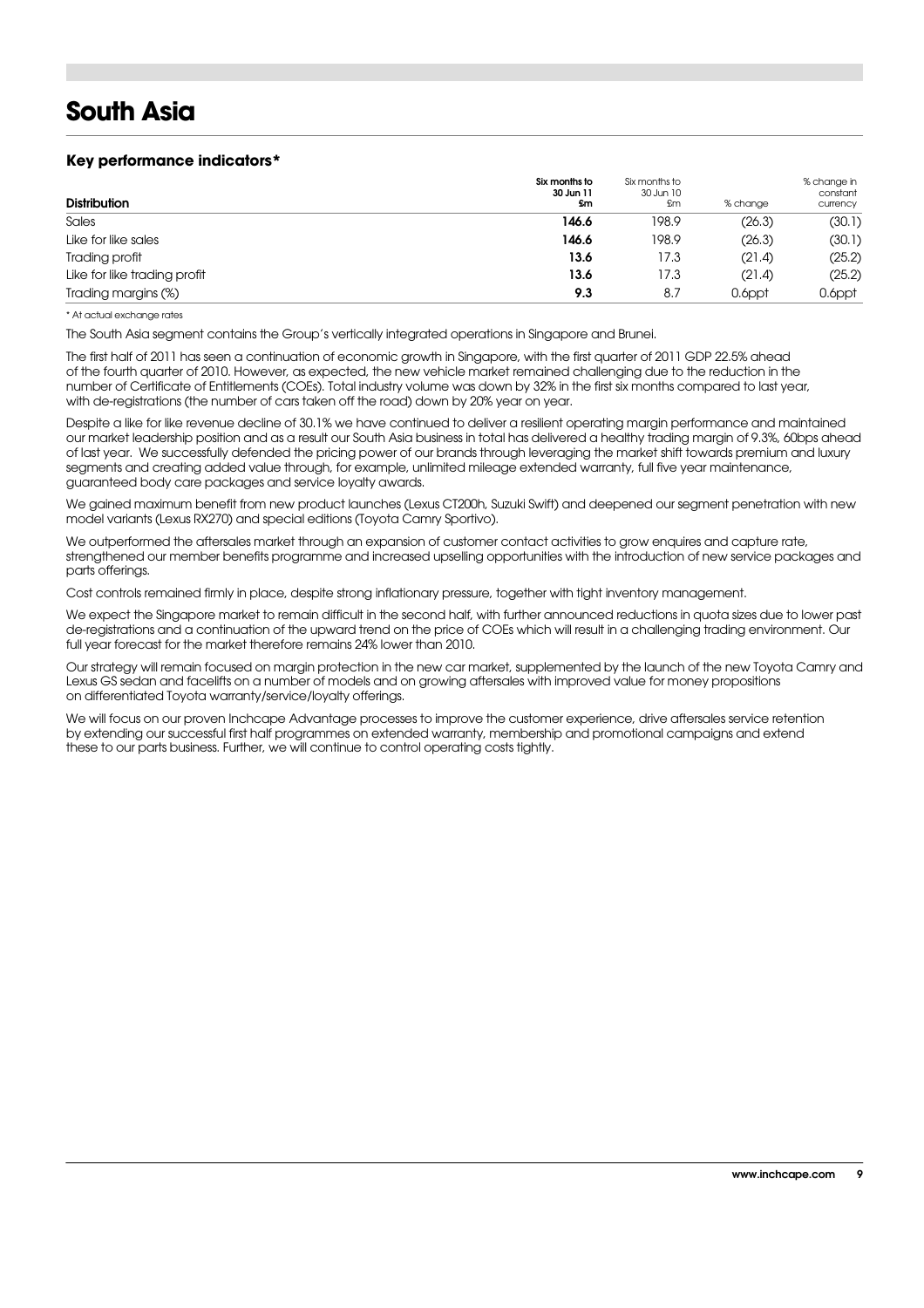## **United Kingdom**

#### **Key performance indicators**

|                              | Six months to<br>30 Jun 11 | Six months to<br>30 Jun 10 |          | % change in<br>constant |
|------------------------------|----------------------------|----------------------------|----------|-------------------------|
|                              | <b>Sm</b>                  | £m                         | % change | currency                |
| <b>Sales</b>                 | 1,086.1                    | 1,108.5                    | (2.0)    | (2.0)                   |
| - Distribution               | 17.6                       | 19.8                       | (11.1)   | (11.1)                  |
| - Retail                     | 1,068.5                    | 1,088.7                    | (1.9)    | (1.9)                   |
| Like for like sales          | 1,055.5                    | 1,044.2                    | 1.1      | 1.1                     |
| - Distribution               | 17.6                       | 19.8                       | (11.1)   | (11.1)                  |
| - Retail                     | 1,037.9                    | 1,024.4                    | 1.3      | 1.3                     |
| <b>Trading profit</b>        | 35.5                       | 31.2                       | 13.8     | 13.8                    |
| - Distribution               | 3.1                        | 2.7                        | 14.8     | 14.8                    |
| - Retail                     | 32.4                       | 28.5                       | 13.7     | 13.7                    |
| Like for like trading profit | 35.8                       | 30.6                       | 17.0     | 17.0                    |
| - Distribution               | 3.1                        | 2.7                        | 14.8     | 14.8                    |
| - Retail                     | 32.7                       | 27.9                       | 17.2     | 17.2                    |
| Trading margins (%)          | 3.3                        | 2.8                        | 0.5ppt   | 0.5ppt                  |
| - Distribution               | 17.6                       | 13.6                       | 4.0ppt   | 4.0ppt                  |
| - Retail                     | 3.0                        | 2.6                        | 0.4ppt   | 0.4ppt                  |

The United Kingdom segment contains our UK retail business and our fleet leasing business, Inchcape Fleet Solutions.

In the first half of 2011, the new vehicle market has declined by 7.1% compared to last year; however this includes the impact of the scrappage scheme from last year. Underlying performance, excluding scrappage sales, shows a 2.8% growth, with the premium and luxury market performing better than the volume market and a solid performance in corporate fleet activities. The Group's share of the premium and luxury retail market grew in the first half of 2011 compared to last year as we benefited from our strong focus on superior customer service. Overall, our UK retail business outperformed the market as our like for like revenues increased by 1.3% in a market that was down.

Our retail business has delivered a very strong first half trading profit performance, 13.7% ahead of last year, driven by solid margin management on all value drivers and resulting in a trading margin that has grown by 40bps to 3.0% in the first six months, a record for the first half.

We continued to grow our market share, capitalising on strong new product launches (Audi A1/A6/A7, BMW 6 series Cabrio, Lexus CT200h, Mercedes-Benz CLS/CLK/SLK and VW Passat), upgraded web sites and our superior Inchcape Advantage Customer 1st processes.

In the used car segment, we enjoyed moderate growth in revenue with robust margins in the first quarter but as expected, we saw a softer margin per unit in the second quarter.

In the aftersales segment, we benefited from moderate growth by increasing up-sell activities in the warranty segment and by improving our service retention, aided by an expanded contact centre. Further, we improved our gross margins through strong new finance and insurance products and optimal pricing.

We have maintained our significant prior year achievements in working capital through tight stock control and we have completed our site rationalisation programme.

Our distribution business, Inchcape Fleet Solutions, has delivered a very solid first half result with the improved fleet market and lower operating costs, trading profit has increased by 14.8% compared to 2010.

We anticipate that trading conditions will be challenging in the second half with consumer confidence continuing to come under pressure. Our market estimate for the full year of 1.9m vehicle sales, 6% down on the previous year, remains unchanged.

Our focus for the second half will be to continue to outperform the industry through capitalising on strong new product launches (Audi Q3, BMW 1 series, Range Rover Evoque and VW Golf Cabrio); to increase capture rate through rigorous performance management and sales training; and to maintain momentum on increasing finance and insurance penetration with new products.

In terms of used vehicles, we expect demand to remain resilient but for margins to decline as used car profitability normalises following the record seen in 2009 and 2010.

We will further develop our aftersales business with Inchcape Advantage programmes focused on our customer contact strategy, electronic vehicle health check and upselling opportunities.

In terms of our UK retail portfolio, we are delighted to have been awarded two further franchises in the luxury and premium segment: a second Porsche retail centre in Portsmouth which is under construction and will open in 2012 and the West London franchise for Volkswagen which will open in 2015.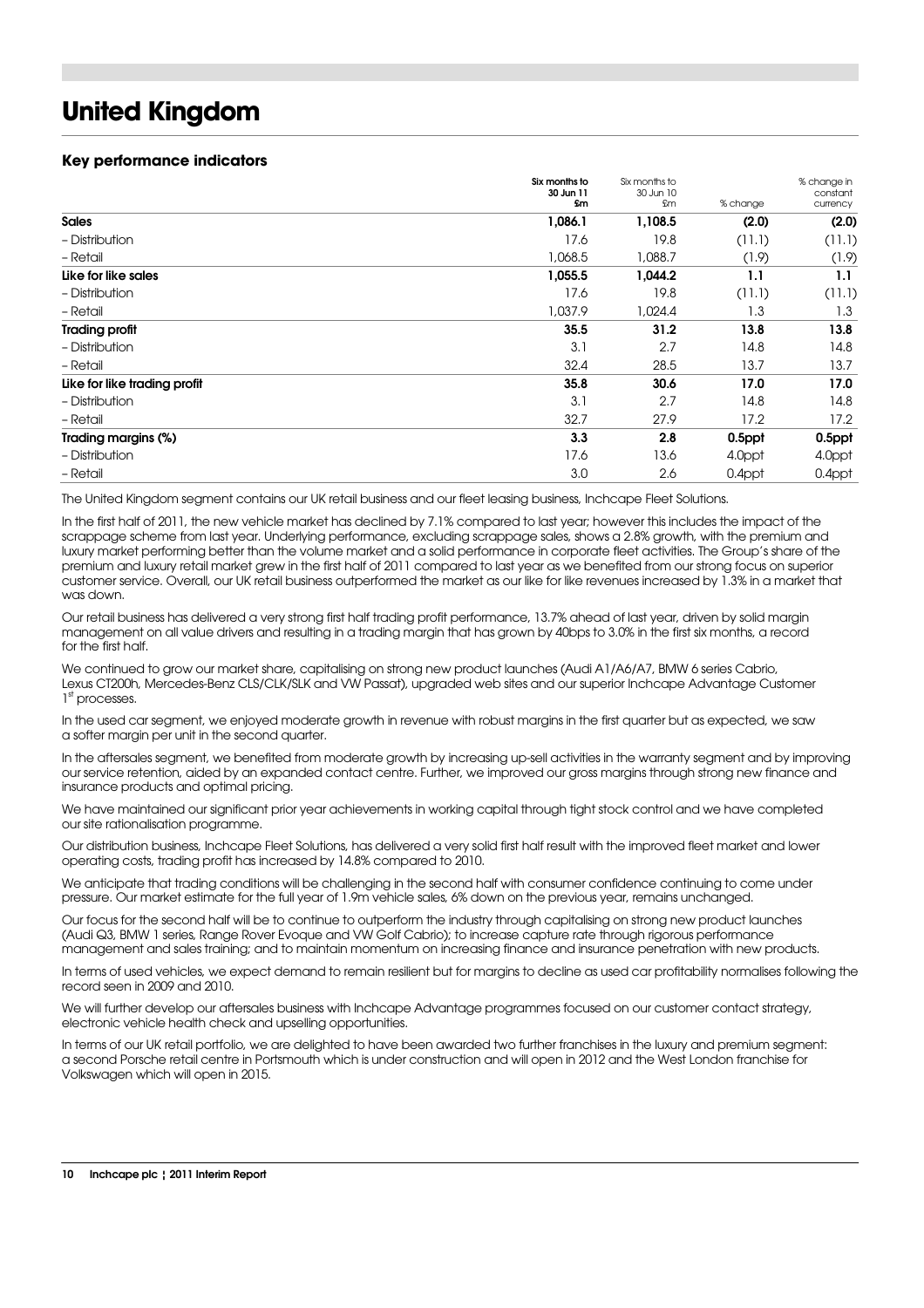## **Russia and Emerging Markets**

#### **Key performance indicators\***

|                              | Six months to<br>30 Jun 11 | Six months to<br>30 Jun 10 |          | % change in<br>constant |
|------------------------------|----------------------------|----------------------------|----------|-------------------------|
|                              | £m                         | £m                         | % change | currency                |
| <b>Sales</b>                 | 564.7                      | 476.0                      | 18.6     | 20.5                    |
| - Distribution               | 142.8                      | 119.5                      | 19.5     | 25.5                    |
| - Retail                     | 421.9                      | 356.5                      | 18.3     | 18.9                    |
| Like for like sales          | 548.4                      | 470.2                      | 16.6     | 18.6                    |
| - Distribution               | 142.8                      | 119.5                      | 19.5     | 25.5                    |
| - Retail                     | 405.6                      | 350.7                      | 15.7     | 16.4                    |
| <b>Trading profit</b>        | 25.9                       | 8.6                        | 201.2    | 276.6                   |
| - Distribution               | 14.1                       | 5.1                        | 176.5    | 320.1                   |
| - Retail                     | 11.8                       | 3.5                        | 237.1    | 235.3                   |
| Like for like trading profit | 24.5                       | 8.5                        | 188.2    | 263.7                   |
| - Distribution               | 14.1                       | 5.1                        | 176.5    | 329.6                   |
| - Retail                     | 10.4                       | 3.4                        | 205.9    | 201.0                   |
| Trading margins (%)          | 4.6                        | 1.8                        | 2.8ppt   | 3.1ppt                  |
| - Distribution               | 9.9                        | 4.3                        | 5.6ppt   | 6.9ppt                  |
| - Retail                     | 2.8                        | 1.0                        | 1.8ppt   | 1.8ppt                  |

#### \*At actual exchange rates

The Russia and Emerging Markets segment contains the Group's operations in Russia, China, Poland, the Balkans, the Baltics, South America and Africa.

Overall, our Russia and Emerging Markets segment has seen a significant improvement in both revenue, which was up 20.5%, and trading profit, which was up 276.6% delivering a trading margin of 4.6%, 310bps up year on year. Excluding the property impairment of £7.5m in 2010, the trading margin increased 150bps on last year.

In Russia, there has been a continuation of the market recovery that we saw in the second half of 2010. The car market has increased by c.60% in the first half of 2011 and foreign brand sales have increased by c.72%, with the regions growing faster then the major cities. Our strong performance has been due to effectively leveraging a significant number of new product launches, enabling us to optimise our model mix to grow margin, together with disciplined Inchcape Advantage KPI management and best practice sharing. Further, we have grown our used car business with 'Approved' programmes and effective sales training and grown our aftersales retention through a focus on our reminder call program and offering every visitor a full range of products via our vehicle health check.

We delivered a first half trading profit of £10.1m in Russia, a year on year increase of 83.6%, with a return on sales of 3.2%, an increase year on year of 110bps. In June 2011, we completed the purchase of Musa Motors, with its scale retail portfolio of premium and luxury brands in Moscow for a final payment of £19.6m. In the second half of the year we will expand our capacity in Moscow with new sites for Jaguar, Land Rover and BMW.

The China car market has continued to grow and was up by 12% in the first half of the year. We achieved strong revenue and market share performance in Shanghai and Shaoxing, despite the supply shortage following the Japan earthquake. We have leveraged car shows and lifestyle events to drive quality customer traffic and implemented Inchcape Advantage processes to improve capture rates and aftersales customer retention programmes. Further, we have a scale centre for Jaguar and Land Rover under construction in Shaoxing which is due for completion in the fourth quarter and have been awarded the Porsche franchise for Nanchang for which we are building a retail centre due to complete during the first half of 2012.

In Poland, demand for luxury vehicles remained strong and we have delivered an excellent trading margin through leveraging new product launches from BMW and increasing our aftersales performance with a unique 'door to door' service and online service booking.

The markets in the Balkans continue to be challenging and have been impacted by the supply restrictions during the second quarter. However we delivered a breakeven result in the first half of the year through effective leverage of the scrappage campaign in Romania and innovative leasing programmes and value for money marketing activities driving traffic in Bulgaria.

In the Baltics, we have started to see signs of recovery with the markets up year on year and we have improved our financial performance, delivering a solid trading profit in the first half of the year through a focused marketing strategy on best offer in every segment; active participation in public tenders; and disciplined KPI management through our Inchcape Advantage processes.

Our South America businesses have had a good first half this year, building on significant market growth, particularly in the luxury segment. Strong revenue and margin growth has been achieved from an increased marketing effort with new product launches; high margin aftersales growth has been achieved through our Inchcape Advantage processes; as a result, profitability continues to grow.

Our Ethiopian business continues to perform well, delivering strong year on year profit improvements with our sizable and effective aftersales operations being the key driver of performance, increasing penetration and building on a strong Toyota car parc.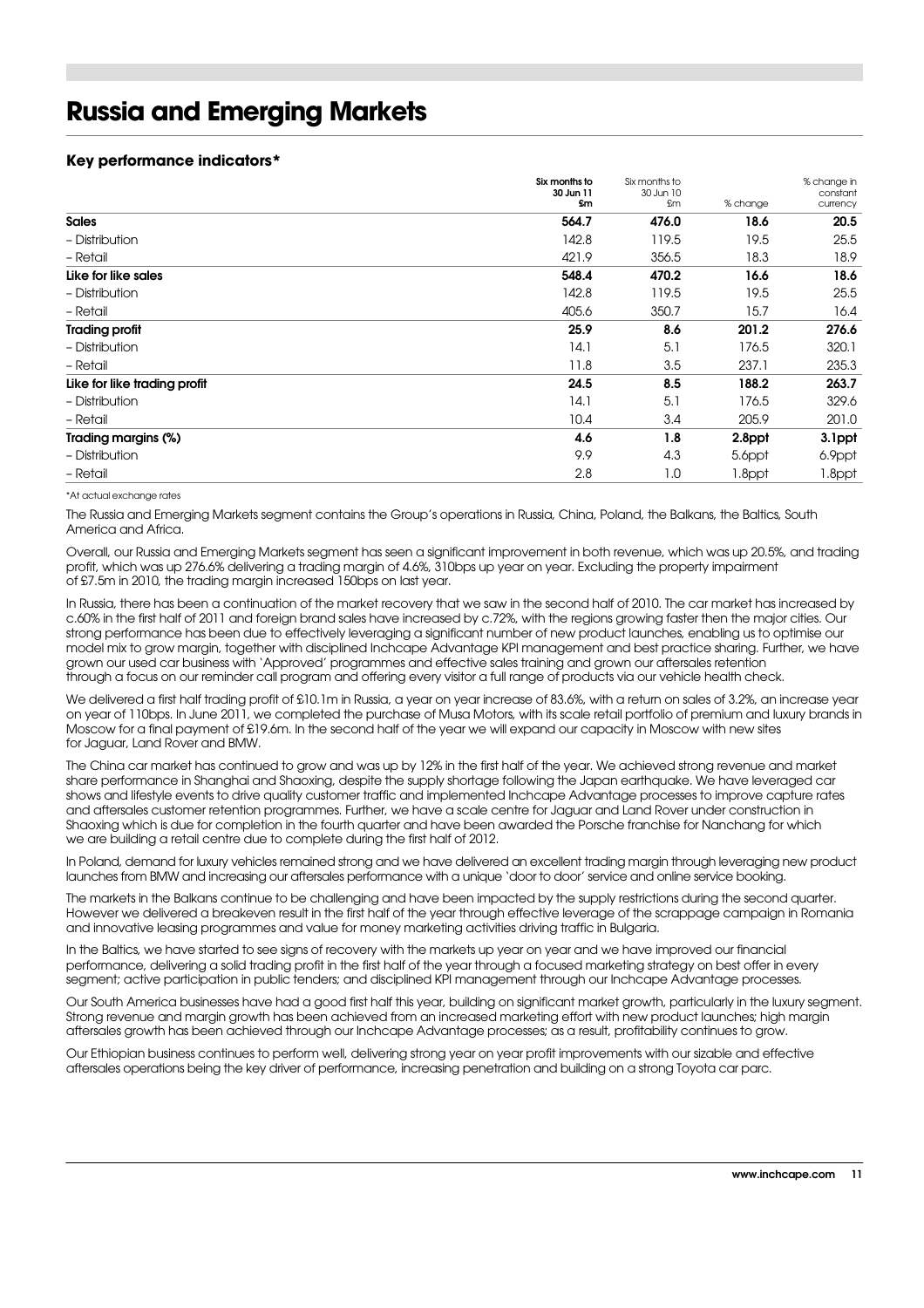## **Financial review**

#### **Net financing costs**

Net financing costs have decreased from £8.5m in 2010 to £3.9m in 2011 reflecting the continued strong cash generation and a gain of £0.5m (2010: a loss of £2.5m) in our mark to market reporting of the hedges for the US loan notes.

#### **Tax**

The pre exceptional effective tax rate for the Group decreased from 29% in 2010 to 26% in 2011, which is expected to reflect the full rate for the year. This is due to the impact of reducing tax rates in certain countries and the successful conclusion of overseas territories audits.

#### **Exceptional items**

No exceptional items have been booked in the first half of this year, which is consistent with the first half of 2010.

#### **Non controlling interests**

Profit attributable to non controlling interests were £3.8m in the first half of 2011 (2010: £3.0m). These were primarily attributable to the Group's operations in Australia and Ethiopia.

#### **Dividends**

The 2010 final dividend of 6.6p per share was paid out to shareholders on 14 June 2011. The Board has declared an interim dividend of 3.6p per share, which will be paid on Monday 5 September 2011 to shareholders who are on the register at close of business on Friday 5 August 2011.

#### **Pensions**

At 30 June 2011, the IAS 19 net post-retirement benefit deficit was £6.1m (31 December 2010: £22.2m). In the first half of the year and in line with the funding programme agreed with the Trustees, the Group made additional cash contributions to the UK pension schemes amounting to £13.0m. In addition, the Group has recorded a one-off gain of £6.1m following the settlement of certain liabilities in one of the Group's pension schemes.

#### **Acquisitions and disposals**

In June 2011, the Group completed the purchase of Musa Motors for a final cash consideration payment of \$32m (£19.6m). The Group also realised £5.3m from the disposal of underperforming sites which were identified as part of the restructuring exercise conducted in the fourth quarter of 2010.

#### **Capital expenditure**

Net capital expenditure in the first half of 2011 was £22.1m, with a focus on new developments in Russia and capacity expansion in other markets.

#### **Cash flow and net debt**

The Group's operations have continued to deliver strong operational cash flow even though working capital normalised as expected following an unusually low position at the end of 2010. At 30 June 2011 the Group had £188.6m of net cash.

#### **Principal business risks**

The Board set out in the Annual Report and Accounts 2010, a number of principal business risks which could impact the performance of the Group and these remain unchanged for this Interim Report and the remaining six months of 2011. The key risks comprise, inter alia, prevailing market conditions, brand partner relationships, legal compliance and reputation and treasury risks which include: currency, funding and liquidity, interest rate and counterparty risks.

The most significant current risks remain linked to the impact of continuing difficult economic conditions on revenues and margins as well as foreign exchange volatility.

After the roll out of the Inchcape Peace of Mind (iPOM) programme, the iPOM Committee succeeded the former Risk Management Strategy Group. It continues to have responsibility for: tracking, monitoring of systemic risk management at market/Group level; challenging local risk, systemic footprint and quality of mitigation plans; determining dynamic risk footprint for the Group and action plans; and identifying emerging risks and mitigation plans. The iPOM Committee has met three times in the first half of the year.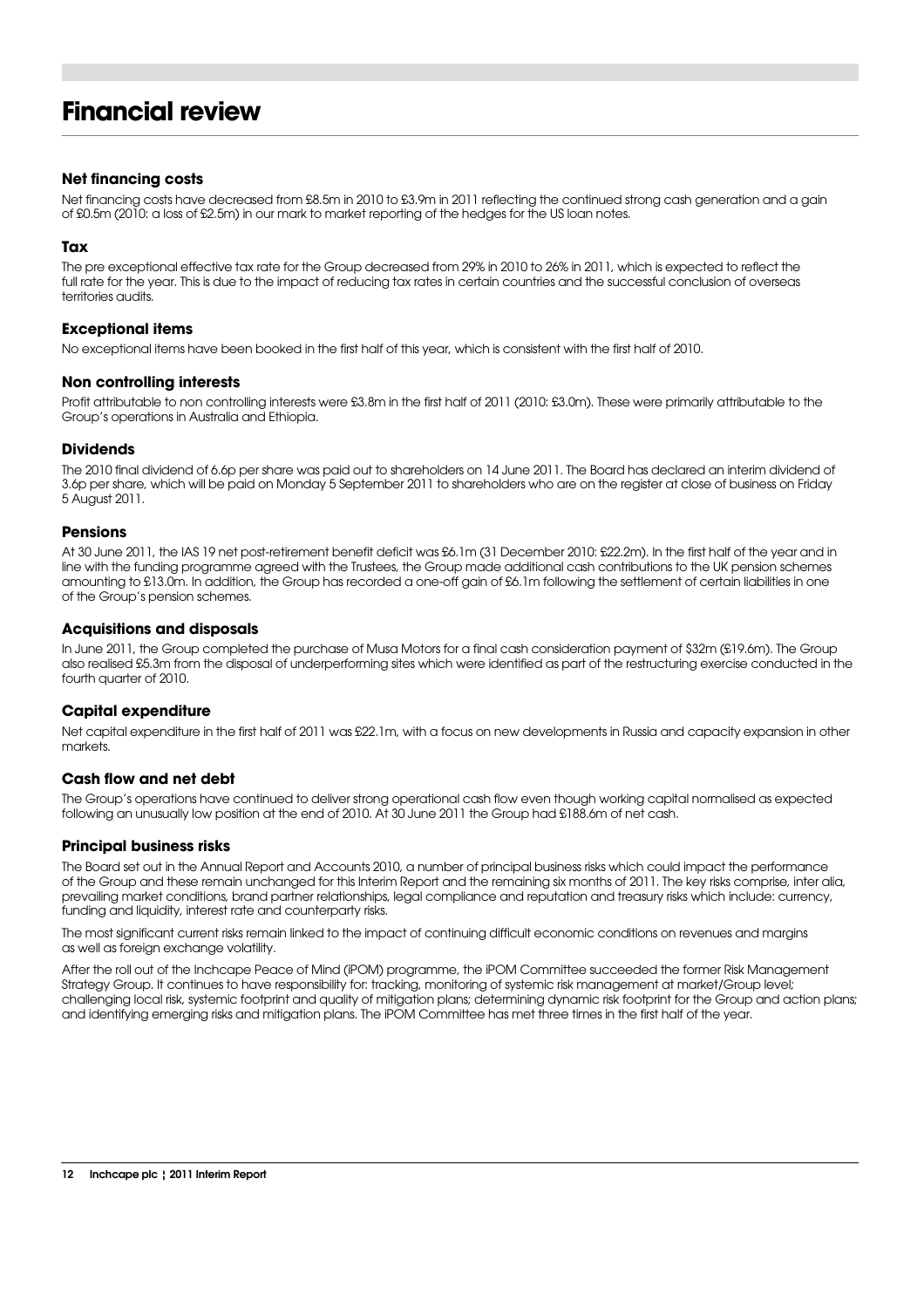### **Financial review continued**

#### **Currency, funding and liquidity, interest rate and counterparty risks**

The Group continues to hedge interest rate risk through cross currency interest rate swaps. Transactional foreign exchange exposures are hedged using forward contracts. Counterparties and limits are approved for cash deposits. These are monitored closely in view of the difficult economic conditions.

Funding and liquidity risk is actively managed through strict controls on inventory and the use of supplier credit to fund the largest cash outflows of the Group.

Further details of the Group's principal risks and risk management process can be found on pages 22-23 and 33-36 of the Annual Report and Accounts 2010.

#### **Going concern**

After making enquiries, the Directors have a reasonable expectation that the Group has adequate resources to continue as a going concern for the foreseeable future. As such, the Group continues to adopt the going concern basis in preparing this interim condensed consolidated financial information.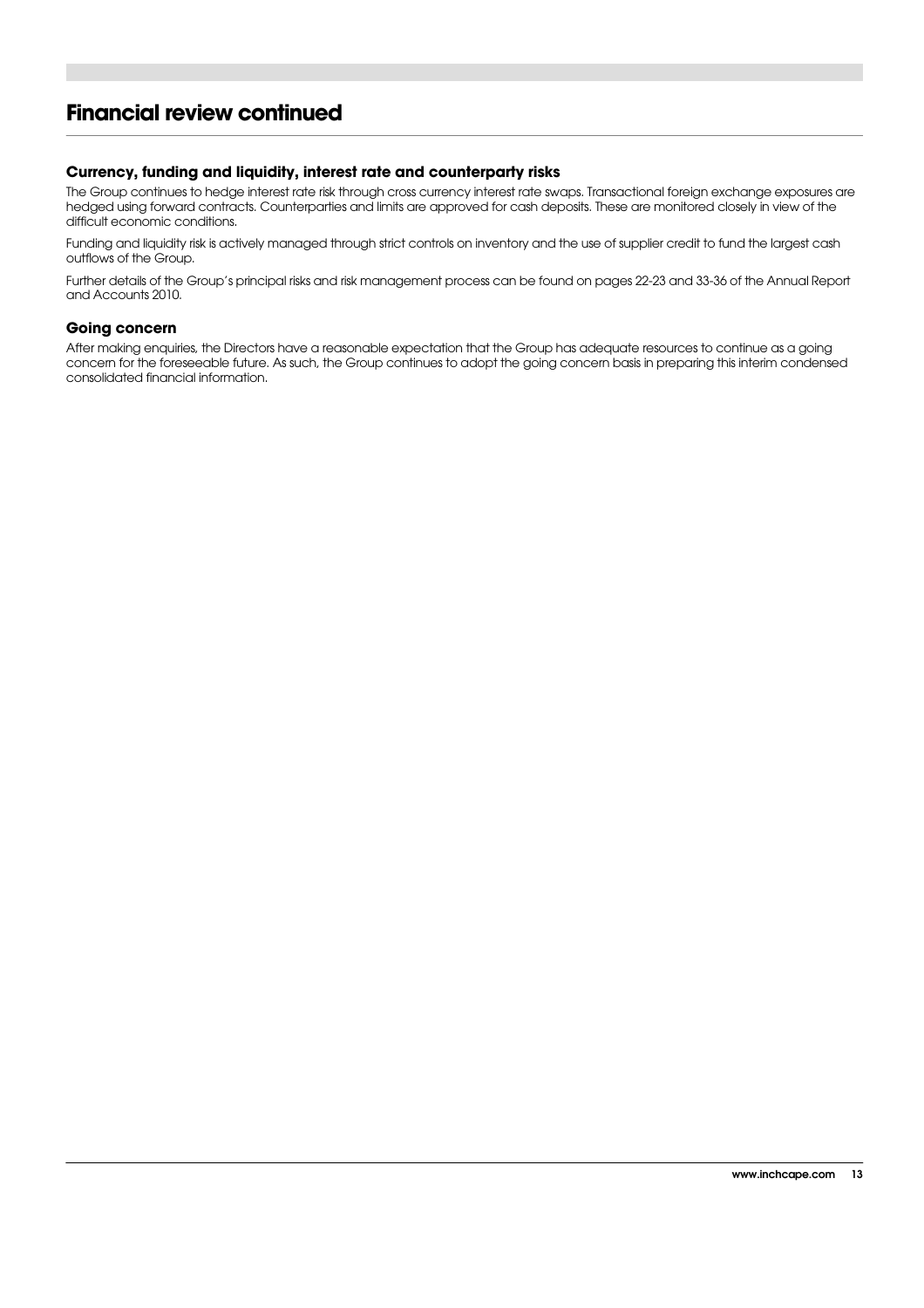# **Consolidated income statement (unaudited)**

For the six months ended 30 June 2011

|                                                                   | 5,885.4   |
|-------------------------------------------------------------------|-----------|
| 2<br>2,929.9<br>3,095.2<br>Revenue                                |           |
| (2,494.4)<br>Cost of sales<br>(2,639.3)                           | (5,004.5) |
| 435.5<br>455.9<br>Gross profit                                    | 880.9     |
| (303.7)<br>(332.2)<br>Net operating expenses                      | (677.3)   |
| 2<br>131.8<br>123.7<br><b>Operating profit</b>                    | 203.6     |
| 131.8<br>123.7<br>Operating profit before exceptional items       | 225.5     |
| 3<br>Exceptional items                                            | (21.9)    |
| (1.1)<br>Share of loss after tax of joint ventures and associates | (1.7)     |
| 123.7<br>130.7<br>Profit before finance and tax                   | 201.9     |
| 28.1<br>28.2<br>Finance income<br>4                               | 58.6      |
| 5<br>(32.0)<br>(36.7)<br>Finance costs                            | (68.4)    |
| 115.2<br>Profit before tax<br>126.8                               | 192.1     |
| (33.0)<br>Tax<br>6<br>(33.3)                                      | (59.1)    |
| 93.8<br>81.9<br>Profit for the period                             | 133.0     |
| Profit attributable to:                                           |           |
| 90.0<br>78.9<br>- Owners of the parent                            | 127.9     |
| - Non controlling interests<br>3.8<br>3.0                         | 5.1       |
| 93.8<br>81.9                                                      | 133.0     |
| 7<br>Basic earnings per share (pence)<br>19.6p<br>17.2p           | 27.9p     |
| Diluted earnings per share (pence)<br>19.3p<br>17.1p              | 27.6p     |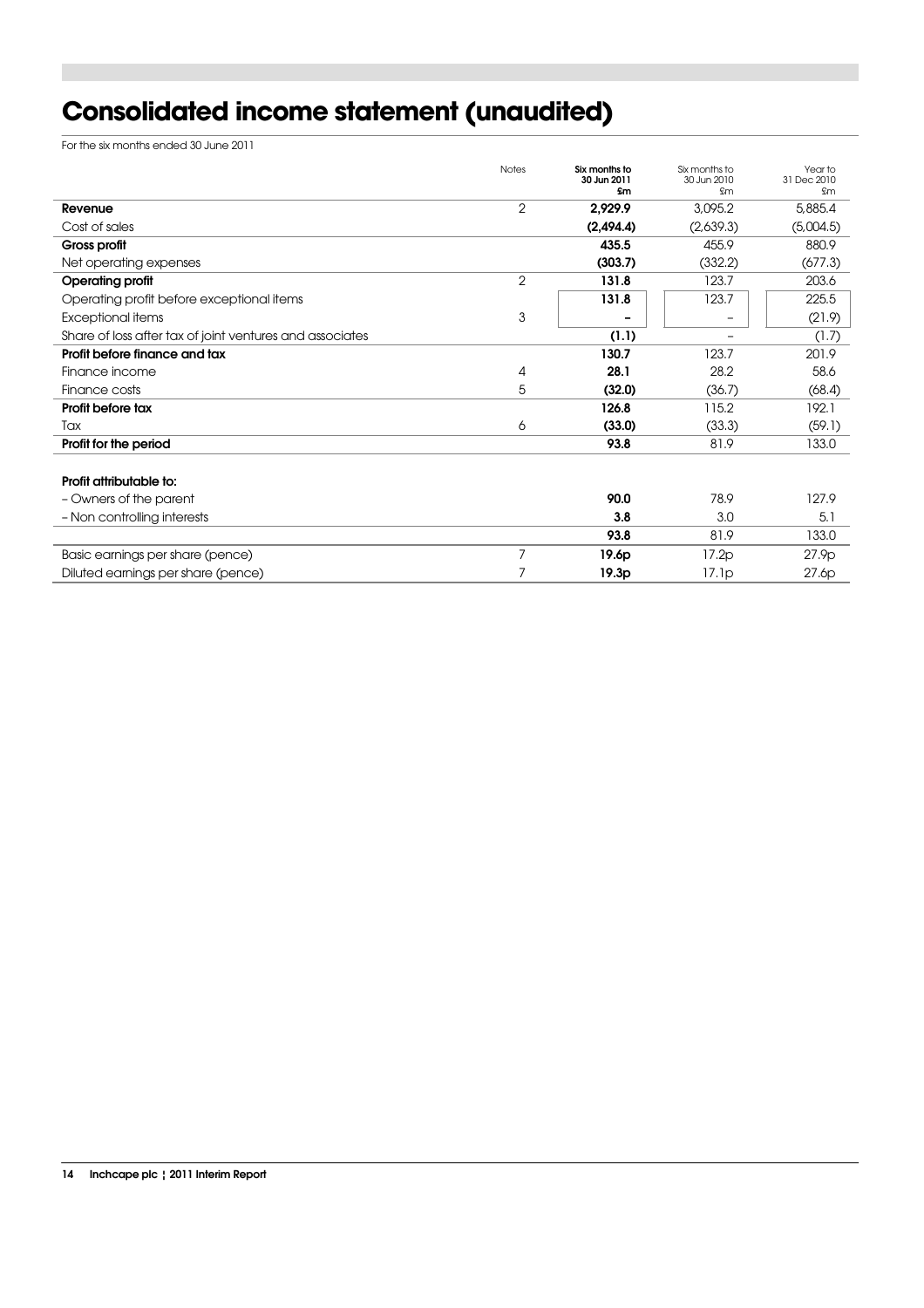# **Consolidated statement of comprehensive income (unaudited)**

For the six months ended 30 June 2011

|                                                                   | Six months to<br>30 Jun 2011 | Six months to<br>30 Jun 2010 | Year to<br>31 Dec 2010 |
|-------------------------------------------------------------------|------------------------------|------------------------------|------------------------|
| Profit for the period                                             | \$m<br>93.8                  | £m<br>81.9                   | £m<br>133.0            |
|                                                                   |                              |                              |                        |
| Other comprehensive income:                                       |                              |                              |                        |
| Cash flow hedges                                                  | (2.4)                        | 35.3                         | 0.3                    |
| Fair value losses on available for sale financial assets          | (0.8)                        | (3.0)                        | (3.6)                  |
| Effect of foreign exchange rate changes                           | 28.2                         | 21.8                         | 37.2                   |
| Net actuarial (losses) / gains on defined benefit pension schemes | (4.0)                        | 42.6                         | 64.9                   |
| Irrecoverable element of pension surplus                          | 1.0                          | (34.0)                       | (36.3)                 |
| Current tax recognised directly in shareholders' equity           | 3.4                          | 3.2                          | 14.7                   |
| Deferred tax recognised directly in shareholders' equity          | (1.4)                        | (14.5)                       | (15.2)                 |
| Other comprehensive income for the period, net of tax             | 24.0                         | 51.4                         | 62.0                   |
| Total comprehensive income for the period                         | 117.8                        | 133.3                        | 195.0                  |
| Total comprehensive income attributable to:                       |                              |                              |                        |
| - Owners of the parent                                            | 113.4                        | 130.3                        | 188.7                  |
| - Non controlling interests                                       | 4.4                          | 3.0                          | 6.3                    |
|                                                                   | 117.8                        | 133.3                        | 195.0                  |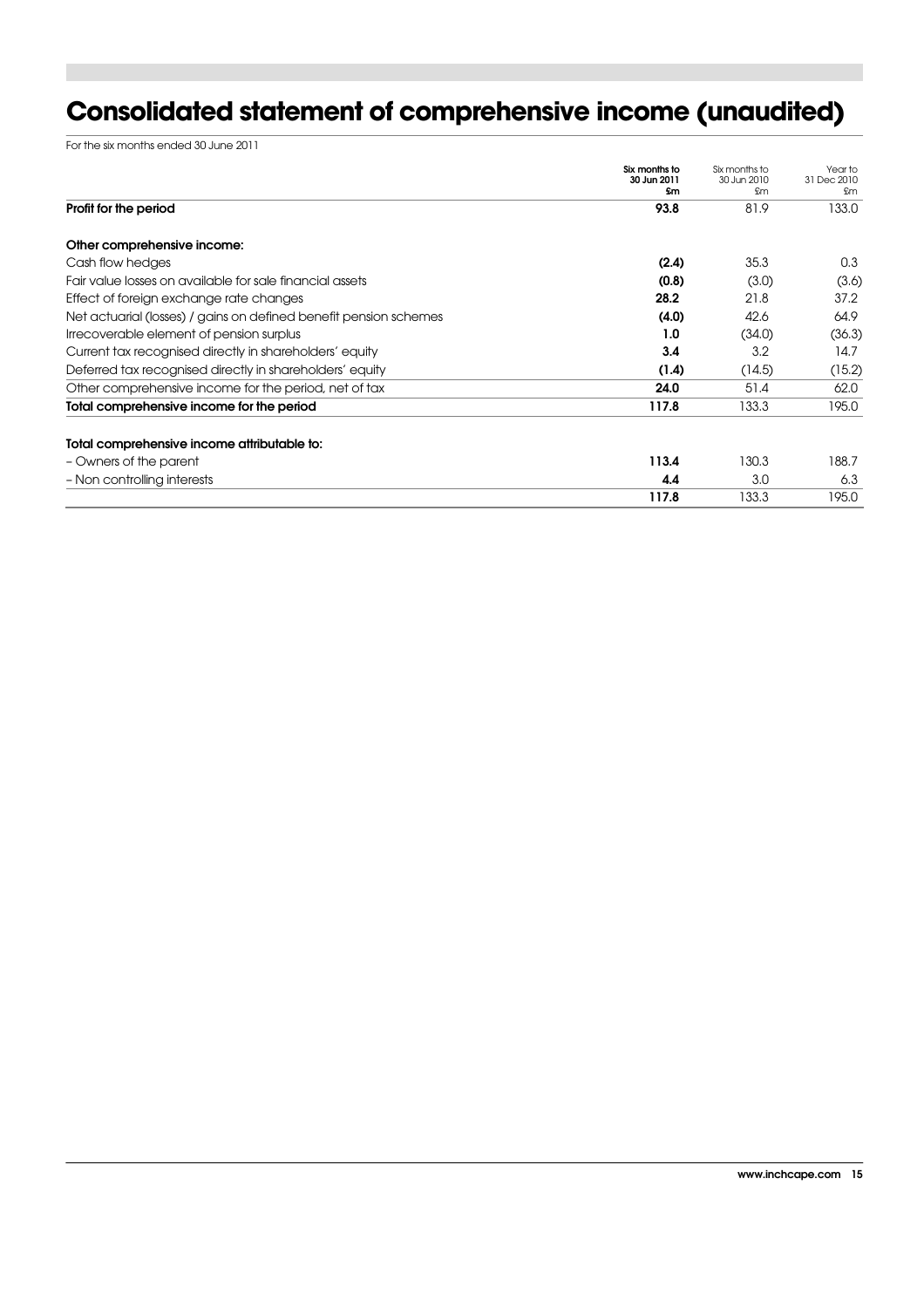# **Consolidated statement of financial position (unaudited)**

As at 30 June 2011

|                                                         | Notes | As at<br>30 Jun 2011<br>£m | As at<br>30 Jun 2010<br>£m | As at<br>31 Dec 2010<br>£m |
|---------------------------------------------------------|-------|----------------------------|----------------------------|----------------------------|
| Non-current assets                                      |       |                            |                            |                            |
| Intangible assets                                       |       | 568.6                      | 556.2                      | 551.2                      |
| Property, plant and equipment                           |       | 636.5                      | 629.1                      | 632.3                      |
| Investments in joint ventures and associates            |       | 32.2                       | 21.8                       | 33.1                       |
| Available for sale financial assets                     | 11    | 11.1                       | 12.7                       | 12.4                       |
| Trade and other receivables                             |       | 29.3                       | 30.3                       | 28.8                       |
| Deferred tax assets                                     |       | 30.3                       | 21.3                       | 31.4                       |
| Retirement benefit asset                                |       | 21.9                       | 3.9                        | 22.0                       |
|                                                         |       | 1,329.9                    | 1,275.3                    | 1,311.2                    |
| <b>Current assets</b>                                   |       |                            |                            |                            |
| Inventories                                             |       | 819.0                      | 804.7                      | 844.1                      |
| Trade and other receivables                             |       | 278.9                      | 273.8                      | 232.7                      |
| Available for sale financial assets                     | 11    | 1.2                        | 1.6                        | 1.7                        |
| Derivative financial instruments                        | 11    | 102.6                      | 171.1                      | 122.1                      |
| Current tax assets                                      |       | 1.8                        | 2.5                        | 5.1                        |
| Cash and cash equivalents                               |       | 538.6                      | 440.9                      | 561.6                      |
|                                                         |       | 1,742.1                    | 1,694.6                    | 1,767.3                    |
| Assets held for sale and disposal group                 | 12    | 2.8                        |                            | 23.4                       |
|                                                         |       | 1,744.9                    | 1,694.6                    | 1,790.7                    |
| <b>Total assets</b>                                     |       | 3,074.8                    | 2,969.9                    | 3,101.9                    |
| <b>Current liabilities</b>                              |       |                            |                            |                            |
| Trade and other payables                                |       | (1,016.7)                  | (999.7)                    | (1,080.9)                  |
| Derivative financial instruments                        | 11    | (9.4)                      | (5.8)                      | (9.0)                      |
| <b>Current tax liabilities</b>                          |       | (39.9)                     | (43.7)                     | (46.6)                     |
| Provisions                                              |       | (35.1)                     | (44.2)                     | (36.1)                     |
| Borrowings                                              |       | (138.8)                    | (139.0)                    | (144.2)                    |
|                                                         |       | (1, 239.9)                 | (1, 232.4)                 | (1,316.8)                  |
| <b>Non-current liabilities</b>                          |       |                            |                            |                            |
| Trade and other payables                                |       | (34.0)                     | (54.6)                     | (34.6)                     |
| Provisions                                              |       | (58.7)                     | (48.5)                     | (58.8)                     |
| Deferred tax liabilities                                |       | (24.0)                     | (14.6)                     | (18.1)                     |
| Borrowings                                              |       | (312.9)                    | (342.5)                    | (320.5)                    |
| Retirement benefit liability                            |       | (28.0)                     | (53.0)                     | (44.2)                     |
|                                                         |       | (457.6)                    | (513.2)                    | (476.2)                    |
| Liabilities directly associated with the disposal group | 12    |                            |                            | (19.6)                     |
| <b>Total liabilities</b>                                |       | (1,697.5)                  | (1,745.6)                  | (1, 812.6)                 |
| <b>Net assets</b>                                       |       | 1,377.3                    | 1,224.3                    | 1,289.3                    |
| Shareholders' equity                                    |       |                            |                            |                            |
| Share capital                                           | 8     | 46.4                       | 46.4                       | 46.4                       |
| Share premium                                           | 8     | 126.5                      | 126.1                      | 126.3                      |
| Capital redemption reserve                              |       | 133.3                      | 133.3                      | 133.3                      |
| Other reserves                                          |       | 170.4                      | 156.1                      | 145.2                      |
| Retained earnings                                       |       | 873.2                      | 739.4                      | 811.9                      |
| Equity attributable to owners of the parent             |       | 1,349.8                    | 1,201.3                    | 1,263.1                    |
| Non controlling interests                               |       | 27.5                       | 23.0                       | 26.2                       |
| <b>Total shareholders' equity</b>                       |       | 1,377.3                    | 1,224.3                    | 1,289.3                    |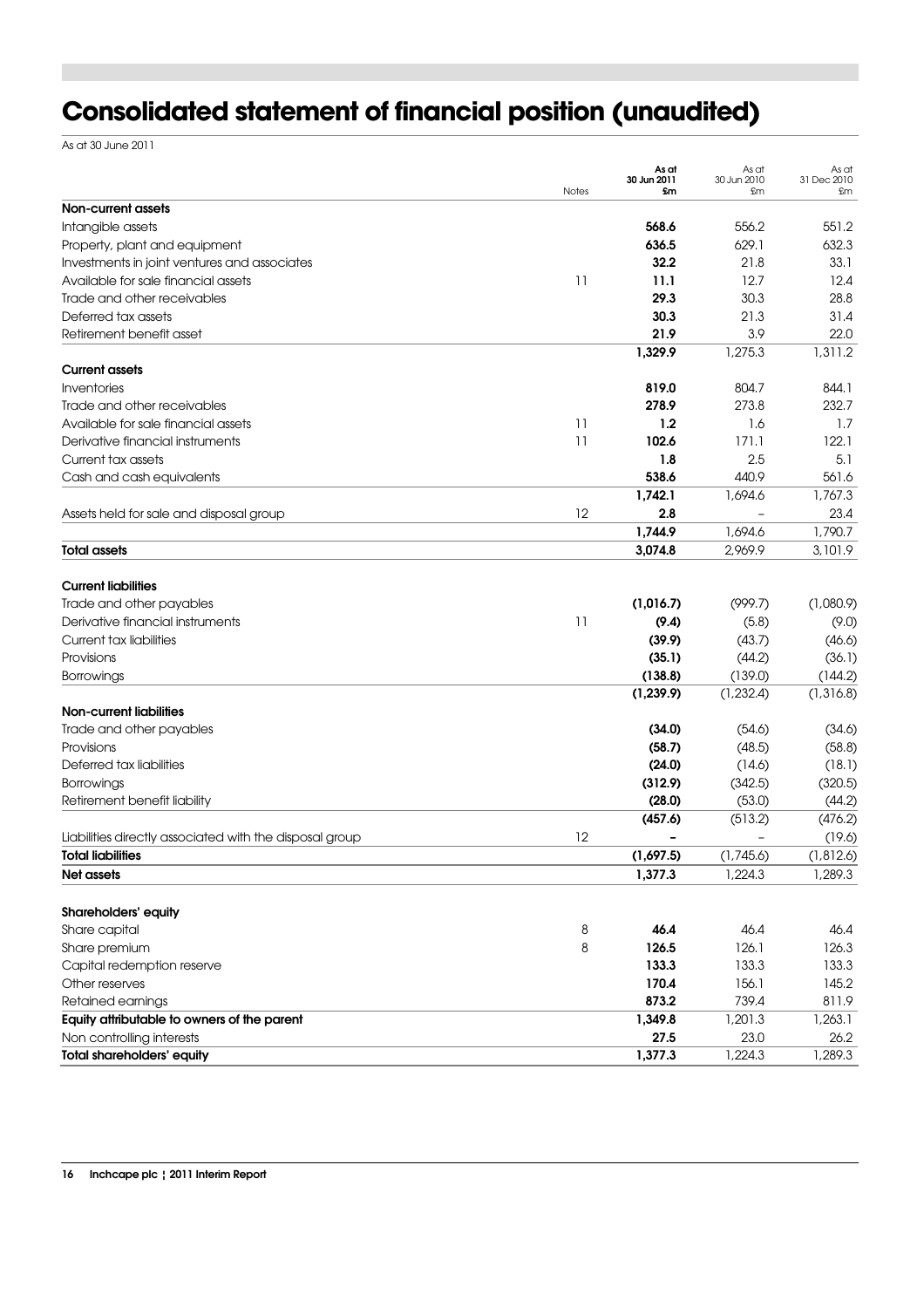# **Consolidated statement of changes in equity (unaudited)**

For the six months ended 30 June 2011

| At 30 June 2011                                                 | 46.4                | 126.5                  | 133.3                                  | 170.4                                                | 873.2                      | 1,349.8                                                              | 27.5                   | 1,377.3                                            |
|-----------------------------------------------------------------|---------------------|------------------------|----------------------------------------|------------------------------------------------------|----------------------------|----------------------------------------------------------------------|------------------------|----------------------------------------------------|
| - Non controlling interests                                     |                     |                        |                                        |                                                      |                            |                                                                      | (3.1)                  | (3.1)                                              |
| - Owners of the parent                                          |                     |                        |                                        |                                                      | (30.3)                     | (30.3)                                                               |                        | (30.3)                                             |
| Dividends:                                                      |                     |                        |                                        |                                                      |                            |                                                                      |                        |                                                    |
| Issue of ordinary share capital                                 |                     | 0.2                    |                                        |                                                      |                            | 0.2                                                                  |                        | 0.2                                                |
| Share-based payments, net of tax                                |                     |                        |                                        |                                                      | 3.4                        | 3.4                                                                  |                        | 3.4                                                |
| Total comprehensive income for the period<br>ended 30 June 2011 |                     |                        |                                        | 25.2                                                 | 88.2                       | 113.4                                                                | 4.4                    | 117.8                                              |
| At 1 January 2011                                               | 46.4                | 126.3                  | 133.3                                  | 145.2                                                | 811.9                      | 1,263.1                                                              | 26.2                   | 1,289.3                                            |
| Acquisition of businesses                                       |                     |                        |                                        |                                                      |                            |                                                                      | 0.4                    | 0.4                                                |
| - Non controlling interests                                     |                     |                        |                                        |                                                      |                            |                                                                      | (2.5)                  | (2.5)                                              |
| Dividends:                                                      |                     |                        |                                        |                                                      |                            |                                                                      |                        |                                                    |
| Issue of ordinary shares                                        |                     | 0.2                    |                                        |                                                      | $\overline{\phantom{0}}$   | 0.2                                                                  |                        | 0.2                                                |
| <b>Share Consolidation</b>                                      | (116.9)             |                        | 116.9                                  | $\overline{\phantom{0}}$                             | (0.1)                      | (0.1)                                                                |                        | (0.1)                                              |
| Net purchase of own shares by ESOP Trust                        |                     |                        |                                        | $\overline{\phantom{0}}$                             | (0.6)                      | (0.6)                                                                |                        | (0.6)                                              |
| Share-based payments, net of tax                                |                     |                        |                                        | $\overline{\phantom{m}}$                             | 7.2                        | 7.2                                                                  |                        | 7.2                                                |
| Total comprehensive income for the year                         |                     |                        |                                        | 32.8                                                 | 155.9                      | 188.7                                                                | 6.3                    | 195.0                                              |
| At 1 January 2010                                               | 163.3               | 126.1                  | 16.4                                   | 112.4                                                | 649.5                      | 1,067.7                                                              | 22.0                   | 1,089.7                                            |
| At 30 June 2010                                                 | 46.4                | 126.1                  | 133.3                                  | 156.1                                                | 739.4                      | 1,201.3                                                              | 23.0                   | 1,224.3                                            |
| - Non controlling interests                                     |                     |                        |                                        |                                                      |                            |                                                                      | (2.0)                  | (2.0)                                              |
| Dividends:                                                      |                     |                        |                                        |                                                      |                            |                                                                      |                        |                                                    |
| Share-based payments, net of tax<br><b>Share Consolidation</b>  | (116.9)             |                        | 116.9                                  | $\overline{\phantom{a}}$<br>$\overline{\phantom{a}}$ | 3.4<br>(0.1)               | 3.4<br>(0.1)                                                         |                        | 3.4<br>(0.1)                                       |
| Total comprehensive income for the period<br>ended 30 June 2010 |                     |                        |                                        | 43.7                                                 | 86.6                       | 130.3                                                                | 3.0                    | 133.3                                              |
| At 1 January 2010                                               | 163.3               | 126.1                  | 16.4                                   | 112.4                                                | 649.5                      | 1,067.7                                                              | 22.0                   | 1,089.7                                            |
|                                                                 | Share capital<br>£m | Share<br>premium<br>£m | Capital<br>redemption<br>reserve<br>£m | Other<br>reserves<br>£m                              | Retained<br>earnings<br>£m | Equity<br>attributable<br>to equity<br>owners of<br>the parent<br>£m | Non<br>interests<br>£m | Total<br>controlling shareholders'<br>equity<br>£m |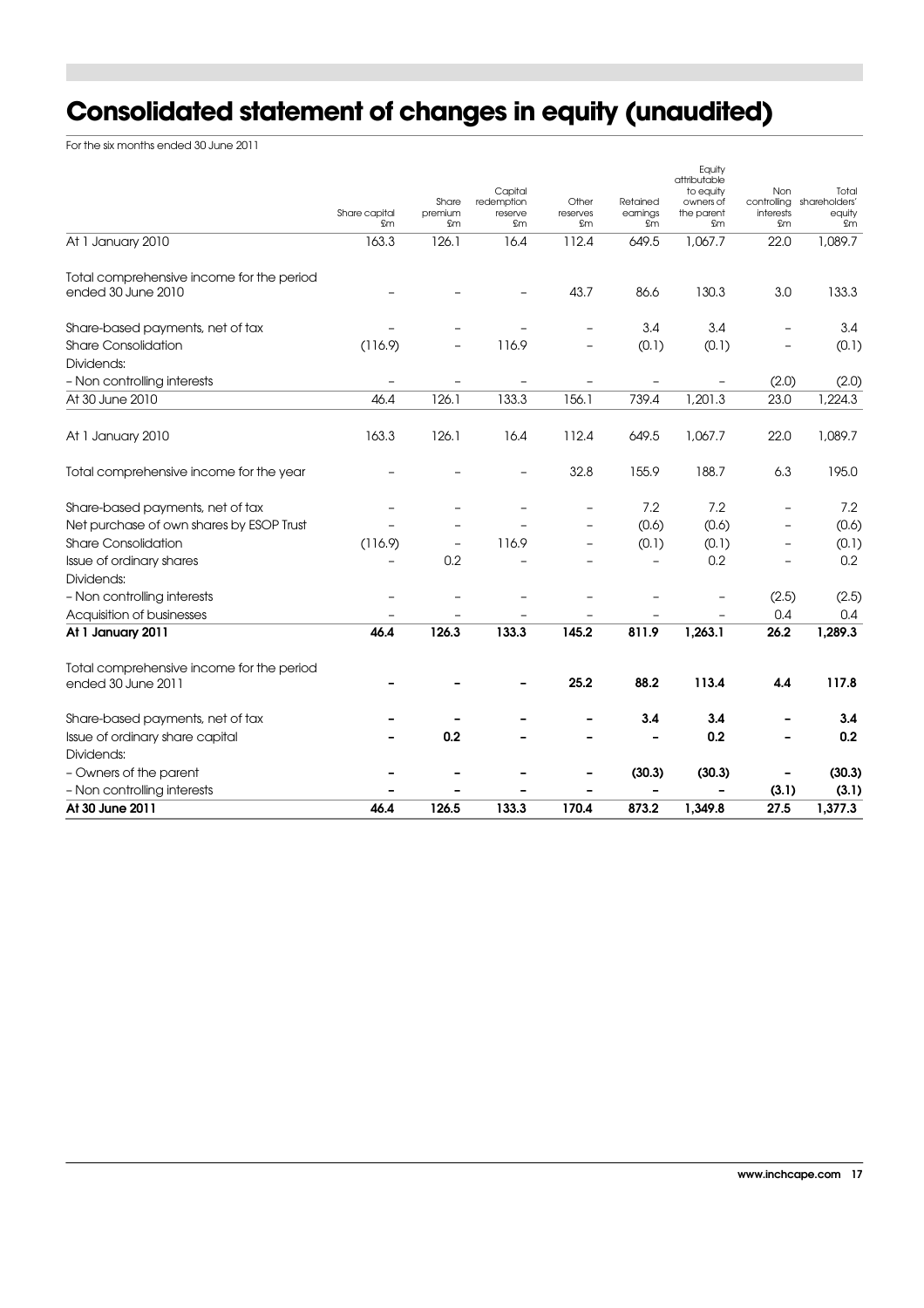# **Consolidated statement of cash flows (unaudited)**

For the six months ended 30 June 2011

|                                                                | <b>Notes</b>   | Six months to<br>30 Jun 2011<br>£m | Six months to<br>30 Jun 2010<br>£m | Year to<br>31 Dec 2010<br>£m |
|----------------------------------------------------------------|----------------|------------------------------------|------------------------------------|------------------------------|
| Cash generated from operating activities                       |                |                                    |                                    |                              |
| Cash generated from operations                                 | 9α             | 73.0                               | 104.5                              | 274.3                        |
| Tax paid                                                       |                | (26.7)                             | (30.4)                             | (49.2)                       |
| Interest received                                              |                | 5.3                                | 4.7                                | 10.6                         |
| Interest paid                                                  |                | (7.6)                              | (9.5)                              | (20.8)                       |
| Net cash generated from operating activities                   |                | 44.0                               | 69.3                               | 214.9                        |
| Cash flows from investing activities                           |                |                                    |                                    |                              |
| Acquisition of businesses, net of cash and overdrafts acquired | 10             | (19.6)                             |                                    | (12.9)                       |
| Net cash inflow from sale of businesses                        | 10             | 5.3                                |                                    | 1.6                          |
| Purchase of property, plant and equipment                      |                | (18.1)                             | (13.4)                             | (36.9)                       |
| Purchase of intangible assets                                  |                | (5.7)                              | (5.3)                              | (7.4)                        |
| Proceeds from disposal of property, plant and equipment        |                | 1.7                                | 21.0                               | 24.8                         |
| Net disposal of available for sale financial assets            |                | 1.6                                | 0.4                                | 0.3                          |
| Dividends received from joint ventures and associates          |                |                                    |                                    | 1.5                          |
| Net cash (used in)/generated from investing activities         |                | (34.8)                             | 2.7                                | (29.0)                       |
| Cash flows from financing activities                           |                |                                    |                                    |                              |
| Proceeds from issue of ordinary shares                         | 8a             | 0.2                                |                                    | 0.2                          |
| Net purchase of own shares by ESOP Trust                       |                |                                    |                                    | (0.6)                        |
| Net cash outflow from borrowings                               |                | (1.1)                              | (37.2)                             | (39.4)                       |
| Payment of capital element of finance leases                   |                | (0.5)                              | (0.8)                              | (1.3)                        |
| Loans repaid by/(advanced to) joint ventures                   |                | 0.9                                | (0.7)                              | (3.8)                        |
| Settlement of derivatives                                      |                | 0.4                                | 17.2                               | 17.8                         |
| Equity dividends paid                                          | 8 <sub>b</sub> | (30.3)                             |                                    |                              |
| Dividends paid to non controlling interests                    |                | (3.1)                              | (2.0)                              | (2.5)                        |
| Net cash from financing activities                             |                | (33.5)                             | (23.5)                             | (29.6)                       |
| Net (decrease)/increase in cash and cash equivalents           | 9 <sub>b</sub> | (24.3)                             | 48.5                               | 156.3                        |
| Cash and cash equivalents at beginning of the period           |                | 419.6                              | 257.2                              | 257.2                        |
| Effect of foreign exchange rate changes                        |                | 5.9                                |                                    | 6.1                          |
| Cash and cash equivalents at end of the period                 |                | 401.2                              | 305.7                              | 419.6                        |
| Cash and cash equivalents consist of:                          |                |                                    |                                    |                              |
| - Cash at bank and in hand                                     |                | 334.3                              | 366.8                              | 376.5                        |
| - Short term bank deposits                                     |                | 204.3                              | 74.1                               | 185.1                        |
| - Bank overdrafts                                              |                | (137.4)                            | (135.2)                            | (142.0)                      |
|                                                                |                | 401.2                              | 305.7                              | 419.6                        |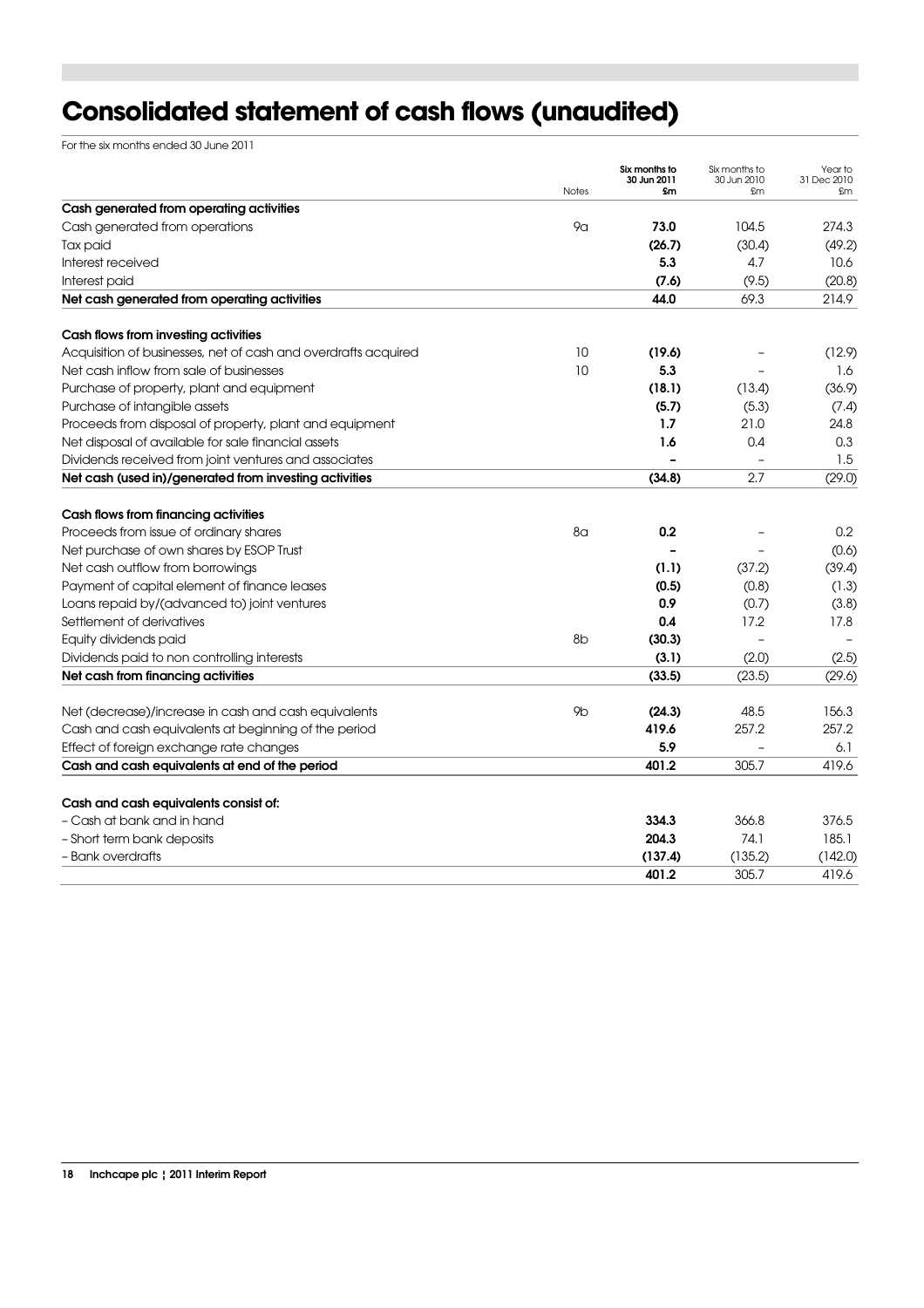# **Notes (unaudited)**

#### **1 Basis of preparation and accounting policies**

#### Basis of preparation

The interim report for the period ended 30 June 2011 has been prepared on a going concern basis in accordance with International Accounting Standard 34 'Interim Financial Reporting' as adopted by the European Union, and the Disclosure and Transparency Rules of the Financial Services Authority. The interim report should be read in conjunction with the Annual Report and Accounts 2010, which have been prepared in accordance with IFRSs as adopted by the European Union, and International Financial Reporting Interpretation Committee (IFRIC) interpretations and with those parts of the Companies Act 2006 applicable to companies reporting under IFRS.

The interim report is unaudited, but has been reviewed by the external auditors. The condensed set of consolidated financial information in the interim report, does not constitute statutory accounts within the meaning of Section 434 of the Companies Act 2006. The Group's published consolidated financial statements for the year ended 31 December 2010 were approved by the Board of Directors on 7 March 2011 and delivered to the Registrar of Companies. The report of the auditors on those accounts was unqualified and did not contain an emphasis of matter paragraph or a statement under section 498 of the Companies Act 2006. The condensed set of consolidated financial information on pages 14 to 29 was approved by the Board of Directors on 27 July 2011.

#### Significant accounting policies

The accounting policies adopted in the preparation of the condensed set of consolidated financial information are consistent with those of the Group's Annual Report and Accounts 2010 other than taxes on income which are accrued using the tax rate that is expected to be applicable for the full financial year.

The following new standards are effective for accounting periods beginning 1 January 2011 but have not had a material impact on the results or financial position of the Group:

- IAS 24 (revised), 'Related party disclosures'
- Amendment to IAS 32, 'Classification of rights issue'
- Amendment to IFRIC 14, 'Prepayments of a minimum funding requirement'
- IFRIC 19, 'Extinguishing financial liabilities with equity instruments'

The following standards were in issue but were not yet effective at the balance sheet date. These standards have not yet been early adopted by the Group, and will be applied for the Group's financial years commencing on or after 1 January 2012:

- IAS 1, 'Amendments to IAS 1 Presentation of financial statements: Other comprehensive income'
- IAS 12, 'Amendments to IAS 12 Income taxes: Deferred taxes'
- IAS 19 (revised), 'Employee benefits'
- IAS 27 (revised), 'Separate financial statements'
- IAS 28 (revised), 'Associates and joint ventures'
- IFRS 7, 'Amendments to IFRS 7 Financial instruments: Disclosures'
- IFRS 9, 'Financial instruments'
- IFRS 10, 'Consolidated financial statements'
- IFRS 11, 'Joint arrangements'
- IFRS 12, 'Disclosure of interests in other entities'
- IFRS 13, 'Fair value measurement'

#### The principal exchange rates used for translation purposes are as follows:

|                   |             |             | Average rates |             |             | Period end rates |  |  |
|-------------------|-------------|-------------|---------------|-------------|-------------|------------------|--|--|
|                   | 30 Jun 2011 | 30 Jun 2010 | 31 Dec 2010   | 30 Jun 2011 | 30 Jun 2010 | 31 Dec 2010      |  |  |
| Australian dollar | 1.56        | .72         | i.69          | 1.50        |             | . 53             |  |  |
| Euro              | 1.15        | 1.15        | l. 17         | 1.11        | .22         | I. 17            |  |  |
| Hong Kong dollar  | 12.62       | 1.88        | 12.00         | 12.50       | 1.65        | 12.14            |  |  |
| Singapore dollar  | 2.03        | 2.14        | 2.11          | 1.97        | 2.09        | 2.00             |  |  |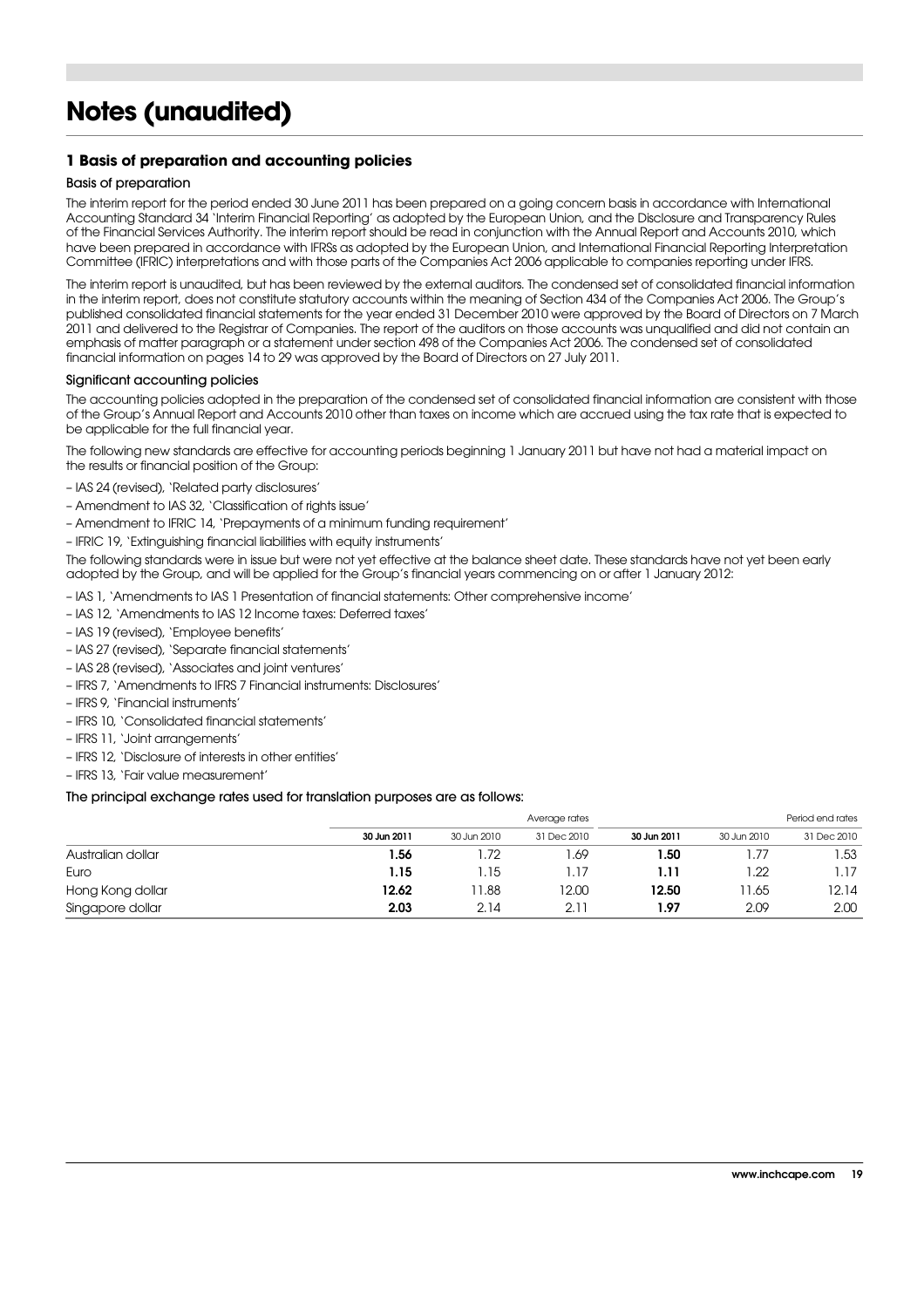### **Notes (unaudited) continued**

#### **2 Segmental analysis**

The Group has determined that the chief operating decision maker is the Executive Committee.

Emerging markets are those countries in which the Group operates that have started to grow but have yet to reach a mature stage of development and accordingly were in, and are expected to return to, the growth phase of the development cycle. These currently comprise China, the Balkans, the Baltics, Poland, South America and Africa.

The Group's reported segments are based on the location of the Group's assets. Revenue earned from sales is disclosed by origin and is not materially different from revenue by destination.

Distribution comprises Vertically Integrated Retail businesses as well as Financial Services and other businesses.

|                                                                        |                          |              |                  |                  |                                |                                             | <b>Distribution</b>                |
|------------------------------------------------------------------------|--------------------------|--------------|------------------|------------------|--------------------------------|---------------------------------------------|------------------------------------|
| Six months to 30 June 2011                                             | Australasia<br>£m        | Europe<br>£m | North Asia<br>£m | South Asia<br>£m | United<br>Kingdom<br><b>Sm</b> | Russia and<br><b>Emerging Markets</b><br>£m | Total<br><b>Distribution</b><br>£m |
| Revenue from third parties                                             | 326.4                    | 339.4        | 195.9            | 146.6            | 17.6                           | 142.8                                       | 1,168.7                            |
| <b>Results</b>                                                         |                          |              |                  |                  |                                |                                             |                                    |
| Segment result                                                         | 26.9                     | 11.0         | 19.0             | 13.6             | 3.1                            | 14.1                                        | 87.7                               |
| Exceptional items                                                      | -                        |              |                  |                  |                                |                                             |                                    |
| Operating profit after<br>exceptional items                            | 26.9                     | 11.0         | 19.0             | 13.6             | 3.1                            | 14.1                                        | 87.7                               |
| Share of profit / (loss) after tax<br>of joint ventures and associates | $\overline{\phantom{0}}$ | (0.4)        | -                | -                | $\overline{\phantom{a}}$       |                                             | (0.4)                              |
| Profit before finance and tax                                          | 26.9                     | 10.6         | 19.0             | 13.6             | 3.1                            | 14.1                                        | 87.3                               |

|                                                                        |                          |              |                          |                  |                          |                                             | <b>Distribution</b>         |
|------------------------------------------------------------------------|--------------------------|--------------|--------------------------|------------------|--------------------------|---------------------------------------------|-----------------------------|
| Six months to 30 June 2010                                             | Australasia<br>£m        | Europe<br>£m | North Asia<br>£m         | South Asia<br>£m | United<br>Kingdom<br>£m  | Russia and<br><b>Emerging Markets</b><br>£m | Total<br>Distribution<br>£m |
| Revenue from third parties                                             | 360.9                    | 446.7        | 209.9                    | 198.9            | 19.8                     | 119.5                                       | 1,355.7                     |
| <b>Results</b>                                                         |                          |              |                          |                  |                          |                                             |                             |
| Segment result                                                         | 29.7                     | 17.9         | 18.5                     | 17.3             | 2.7                      | 5.1                                         | 91.2                        |
| Exceptional items                                                      | $\overline{\phantom{0}}$ | -            | $\overline{\phantom{0}}$ | -                | $\overline{\phantom{0}}$ |                                             |                             |
| Operating profit after<br>exceptional items                            | 29.7                     | 17.9         | 18.5                     | 17.3             | 2.7                      | 5.1                                         | 91.2                        |
| Share of profit / (loss) after tax<br>of joint ventures and associates | -                        | (0.3)        | -                        |                  | $\overline{\phantom{a}}$ |                                             | (0.3)                       |
| Profit before finance and tax                                          | 29.7                     | 17.6         | 18.5                     | 17.3             | 2.7                      | 5.1                                         | 90.9                        |

The segment result for Distribution includes a profit of £7.3m related to the sale of a property in Australasia and an impairment charge of £7.5m for land in Russia and Emerging Markets.

|                                                                        |                   |              |                  |                  |                         |                                             | Distribution                |
|------------------------------------------------------------------------|-------------------|--------------|------------------|------------------|-------------------------|---------------------------------------------|-----------------------------|
| Year to 31 December 2010                                               | Australasia<br>£m | Europe<br>£m | North Asia<br>£m | South Asia<br>£m | United<br>Kingdom<br>£m | Russia and<br><b>Emerging Markets</b><br>£m | Total<br>Distribution<br>£m |
| Revenue from third parties                                             | 657.4             | 701.3        | 430.6            | 371.8            | 36.9                    | 257.9                                       | 2,455.9                     |
| <b>Results</b>                                                         |                   |              |                  |                  |                         |                                             |                             |
| Segment result                                                         | 47.9              | 26.9         | 34.0             | 36.1             | 6.5                     | 19.1                                        | 170.5                       |
| Exceptional items                                                      | (0.3)             | (3.8)        |                  | (0.9)            | -                       | (2.9)                                       | (7.9)                       |
| Operating profit after<br>exceptional items                            | 47.6              | 23.1         | 34.0             | 35.2             | 6.5                     | 16.2                                        | 162.6                       |
| Share of profit / (loss) after tax<br>of joint ventures and associates | -                 | (1.3)        |                  |                  |                         | -                                           | (1.3)                       |
| Profit before finance and tax                                          | 47.6              | 21.8         | 34.0             | 35.2             | 6.5                     | 16.2                                        | 161.3                       |

The segment result for Distribution includes a profit of £7.3m related to the sale of a property in Australasia and an impairment charge of £7.5m for land in Russia and Emerging Markets.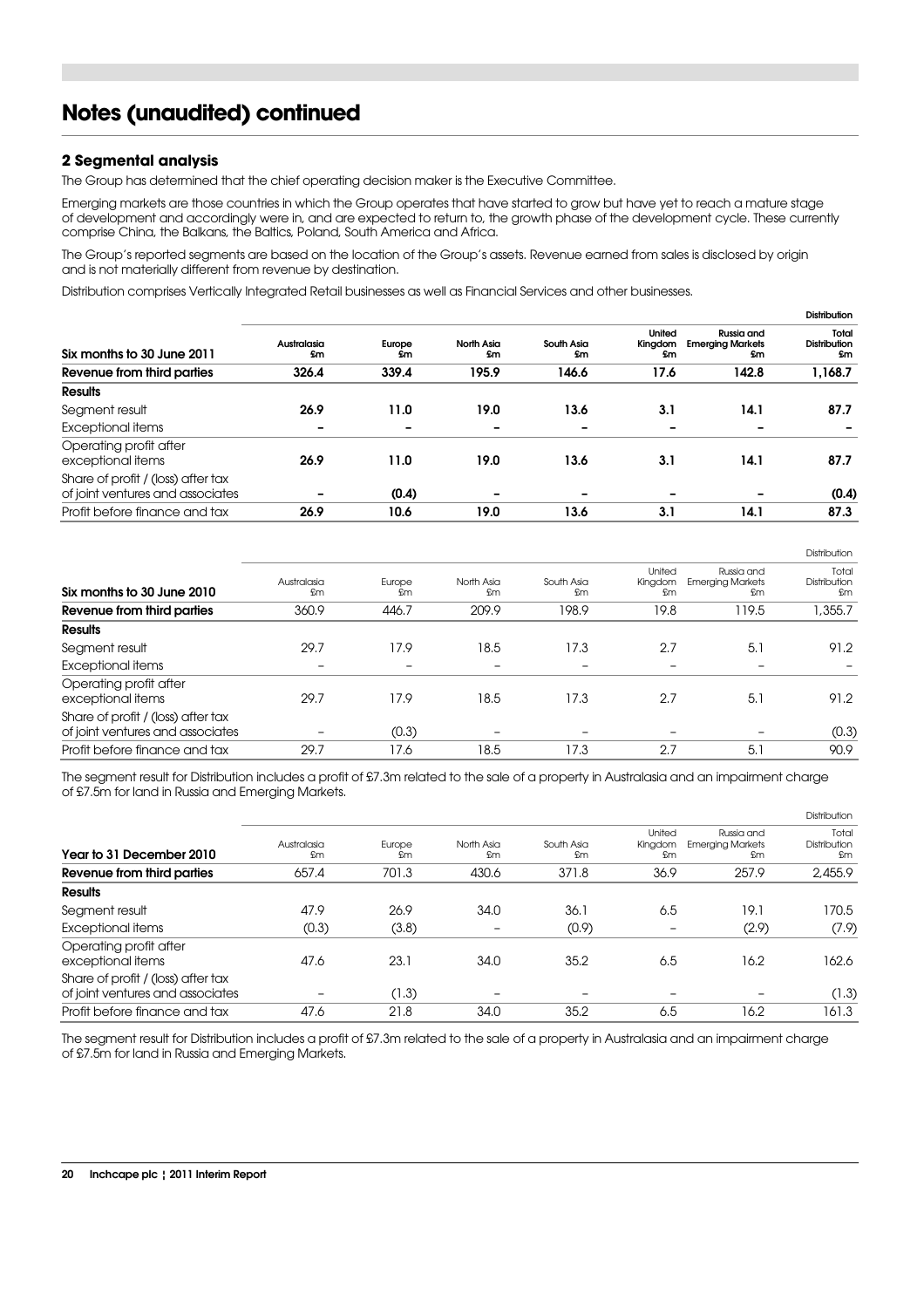#### **2 Segmental analysis continued**

|                                                                        |                          |                          |                          |                                                | Retail                |                                   |                          |              |
|------------------------------------------------------------------------|--------------------------|--------------------------|--------------------------|------------------------------------------------|-----------------------|-----------------------------------|--------------------------|--------------|
| Six months to 30 June 2011                                             | Australasia<br><b>Sm</b> | Europe<br>£m             | United<br>Kingdom<br>£m  | Russia and<br>Emerging<br><b>Markets</b><br>£m | Total<br>Retail<br>£m | <b>Total pre</b><br>Central<br>£m | Central<br><b>Sm</b>     | Total<br>\$m |
| Revenue from third parties                                             | 195.3                    | 75.5                     | 1,068.5                  | 421.9                                          | 1,761.2               | 2,929.9                           | $\overline{\phantom{a}}$ | 2,929.9      |
| <b>Results</b>                                                         |                          |                          |                          |                                                |                       |                                   |                          |              |
| Segment result                                                         | 7.0                      | (0.1)                    | 32.4                     | 11.8                                           | 51.1                  | 138.8                             | (7.0)                    | 131.8        |
| <b>Exceptional items</b>                                               | -                        | $\overline{\phantom{0}}$ |                          |                                                |                       |                                   | -                        |              |
| Operating profit after<br>exceptional items                            | 7.0                      | (0.1)                    | 32.4                     | 11.8                                           | 51.1                  | 138.8                             | (7.0)                    | 131.8        |
| Share of profit / (loss) after tax<br>of joint ventures and associates |                          | $\overline{\phantom{0}}$ | $\overline{\phantom{0}}$ | (0.7)                                          | (0.7)                 | (1.1)                             | -                        | (1.1)        |
| Profit before finance and tax                                          | 7.0                      | (0.1)                    | 32.4                     | 11.1                                           | 50.4                  | 137.7                             | (7.0)                    | 130.7        |

Central costs include a post-retirement settlement gain of £6.1m.

Net finance costs of £3.9m are not allocated to individual segments.

|                                                                        |                   |              |                         |                                                        | Retail                        |                                    |                 |                     |  |  |  |
|------------------------------------------------------------------------|-------------------|--------------|-------------------------|--------------------------------------------------------|-------------------------------|------------------------------------|-----------------|---------------------|--|--|--|
| Six months to 30 June 2010                                             | Australasia<br>£m | Europe<br>£m | United<br>Kingdom<br>£m | Russia and<br>Emerging<br><b>Markets</b><br><b>fim</b> | Total<br>Retail<br><b>fim</b> | Total pre<br>Central<br><b>fim</b> | Central<br>£m   | Total<br><b>fim</b> |  |  |  |
| Revenue from third parties                                             | 190.3             | 104.0        | 1,088.7                 | 356.5                                                  | 1,739.5                       | 3,095.2                            | $\qquad \qquad$ | 3,095.2             |  |  |  |
| <b>Results</b>                                                         |                   |              |                         |                                                        |                               |                                    |                 |                     |  |  |  |
| Segment result                                                         | 7.7               | 0.9          | 28.5                    | 3.5                                                    | 40.6                          | 131.8                              | (8.1)           | 123.7               |  |  |  |
| Exceptional items                                                      | $\equiv$          | -            |                         | -                                                      | -                             | $\equiv$                           |                 |                     |  |  |  |
| Operating profit after<br>exceptional items                            | 7.7               | 0.9          | 28.5                    | 3.5                                                    | 40.6                          | 131.8                              | (8.1)           | 123.7               |  |  |  |
| Share of profit / (loss) after tax<br>of joint ventures and associates |                   | -            | 0.1                     | 0.2                                                    | 0.3                           | -                                  |                 |                     |  |  |  |
| Profit before finance and tax                                          | 7.7               | 0.9          | 28.6                    | 3.7                                                    | 40.9                          | 131.8                              | (8.1)           | 123.7               |  |  |  |
|                                                                        |                   |              |                         |                                                        |                               |                                    |                 |                     |  |  |  |

Net finance costs of £8.5m are not allocated to individual segments.

|                                                                        |                   |              |                         |                                                | Retail                |                                             |                   |             |  |  |
|------------------------------------------------------------------------|-------------------|--------------|-------------------------|------------------------------------------------|-----------------------|---------------------------------------------|-------------------|-------------|--|--|
| Year to 31 December 2010                                               | Australasia<br>£m | Europe<br>£m | United<br>Kingdom<br>£m | Russia and<br>Emerging<br><b>Markets</b><br>£m | Total<br>Retail<br>£m | Total pre<br>Central<br>Central<br>£m<br>£m |                   | Total<br>£m |  |  |
| Revenue from third parties                                             | 372.9             | 169.6        | 2,088.9                 | 798.1                                          | 3,429.5               | 5,885.4                                     | $\qquad \qquad -$ | 5,885.4     |  |  |
| <b>Results</b>                                                         |                   |              |                         |                                                |                       |                                             |                   |             |  |  |
| Segment result                                                         | 14.6              | 0.9          | 49.4                    | 12.7                                           | 77.6                  | 248.1                                       | (22.6)            | 225.5       |  |  |
| Exceptional items                                                      | (3.8)             | (0.9)        | (8.4)                   | (0.8)                                          | (13.9)                | (21.8)                                      | (0.1)             | (21.9)      |  |  |
| Operating profit after<br>exceptional items                            | 10.8              | -            | 41.0                    | 11.9                                           | 63.7                  | 226.3                                       | (22.7)            | 203.6       |  |  |
| Share of profit / (loss) after tax<br>of joint ventures and associates | -                 | -            | 0.2                     | (0.6)                                          | (0.4)                 | (1.7)                                       |                   | (1.7)       |  |  |
| Profit before finance and tax                                          | 10.8              | -            | 41.2                    | 11.3                                           | 63.3                  | 224.6                                       | (22.7)            | 201.9       |  |  |

Net finance costs of £9.8m are not allocated to individual segments.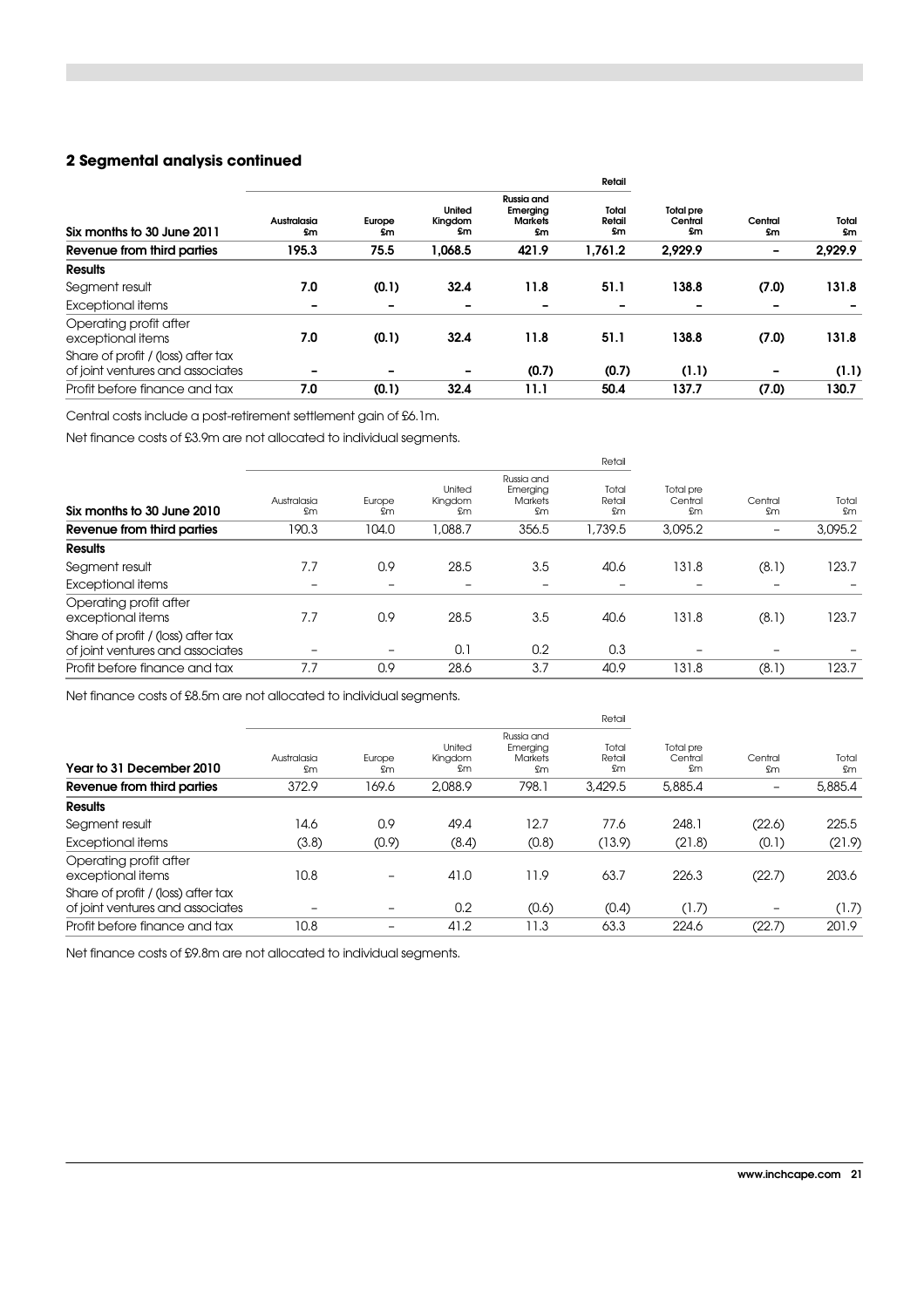# **Notes (unaudited) continued**

#### **3 Exceptional items**

|                                             | Six months to<br>30 Jun 2011<br>£m | Six months to<br>30 Jun 2010<br>£m | Year to<br>31 Dec 2010<br>£m |
|---------------------------------------------|------------------------------------|------------------------------------|------------------------------|
| Restructuring costs                         |                                    |                                    | (12.4)                       |
| Impairment of property, plant and equipment |                                    | -                                  | (4.0)                        |
| Goodwill impairment                         | -                                  | -                                  | (5.5)                        |
| Operating exceptional items                 |                                    | -                                  | (21.9)                       |
| Exceptional tax credit                      | -                                  | -                                  | 3.1                          |
| Total exceptional items                     | -                                  | $\overline{\phantom{0}}$           | (18.8)                       |

In 2010, the charge for restructuring costs of £12.4m represented the cost of headcount reduction across the Group and the closure of less profitable sites in the UK, Belgium, South America and Australia. Impairment charges for goodwill (£5.5m) and property, plant and equipment (£4.0m) relate to the closure of the same sites.

The exceptional tax credit of £3.1m in 2010 represents relief on restructuring costs. No relief was available for the impairment of goodwill and property, plant and equipment.

#### **4 Finance income**

|                                                | Six months to<br>30 Jun 2011<br><b>Sm</b> | Six months to<br>30 Jun 2010<br>£m | Year to<br>31 Dec 2010<br>£m |
|------------------------------------------------|-------------------------------------------|------------------------------------|------------------------------|
| Bank and other interest receivable             | 2.1                                       |                                    | 4.5                          |
| Expected return on post-retirement plan assets | 22.5                                      | 23.3                               | 46.9                         |
| Other finance income                           | 3.5                                       | 3.0                                | 7.2                          |
| Total finance income                           | 28.1                                      | 28.2                               | 58.6                         |

#### **5 Finance costs**

|                                                                | Six months to<br>30 Jun 2011<br>£m | Six months to<br>30 Jun 2010<br>£m | Year to<br>31 Dec 2010<br>£m |
|----------------------------------------------------------------|------------------------------------|------------------------------------|------------------------------|
| Interest payable on bank borrowings                            | 0.9                                | 1.1                                | 2.8                          |
| Interest payable on Private Placement                          | 1.8                                | 1.6                                | 3.7                          |
| Interest payable on other borrowings                           | 0.1                                | 0.3                                | 0.6                          |
| Fair value loss / (gain) on cross-currency interest rate swaps | 7.2                                | (40.7)                             | (24.2)                       |
| Fair value adjustment on Private Placement                     | (7.7)                              | 43.2                               | 22.2                         |
| Stock holding interest                                         | 6.3                                | 7.0                                | 13.2                         |
| Interest expense on post-retirement plan liabilities           | 22.1                               | 23.1                               | 46.2                         |
| Other finance costs                                            | 1.7                                | 1.6                                | 5.0                          |
| Capitalised borrowing costs                                    | (0.4)                              | (0.5)                              | (1.1)                        |
| Total finance costs                                            | 32.0                               | 36.7                               | 68.4                         |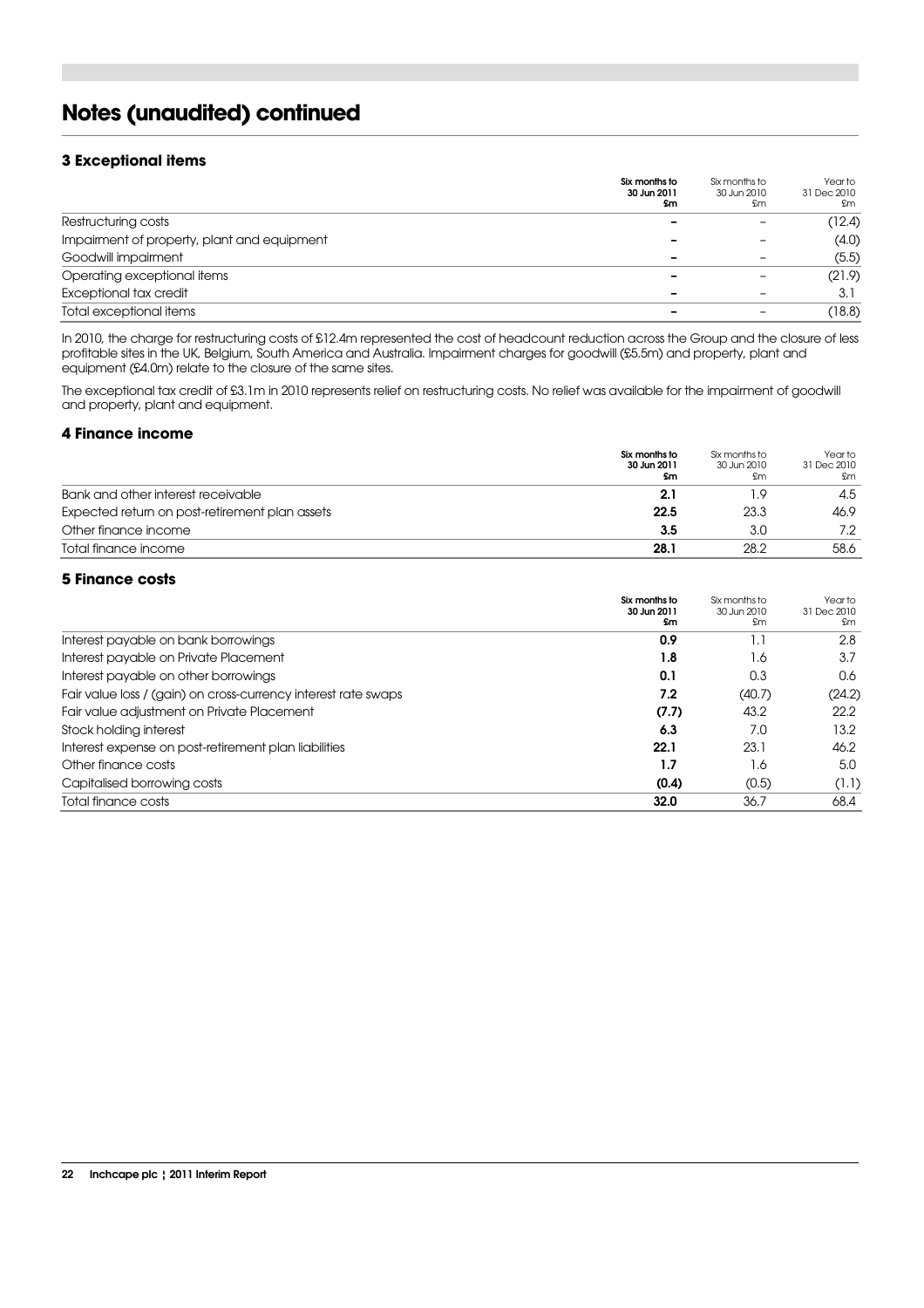#### **6 Tax**

|                                       |            | Six months to<br>30 Jun 2011<br>£m | Six months to<br>30 Jun 2010<br>£m | Year to<br>31 Dec 2010<br>£m |
|---------------------------------------|------------|------------------------------------|------------------------------------|------------------------------|
| Current tax                           | $- UK$     | 5.1                                | 3.9                                | 19.2                         |
|                                       | - Overseas | 21.7                               | 29.8                               | 46.6                         |
| Adjustments to prior year liabilities | $- UK$     | 0.1                                | (0.2)                              |                              |
|                                       | - Overseas | (2.0)                              | (1.0)                              | (0.2)                        |
|                                       |            | 24.9                               | 32.5                               | 65.6                         |
| Deferred tax                          | – UK       | 4.1                                | 2.3                                | 0.9                          |
|                                       | - Overseas | 4.0                                | (1.5)                              | (4.3)                        |
| Tax before exceptional tax            |            | 33.0                               | 33.3                               | 62.2                         |
| Exceptional tax                       | - Current  |                                    |                                    | (2.5)                        |
|                                       | - Deferred |                                    |                                    | (0.6)                        |
| Total tax                             |            | 33.0                               | 33.3                               | 59.1                         |

The taxation charge for the six months ended 30 June 2011 is based on an estimated full year effective tax rate before exceptional items of 26% (2010 – 29%).

A number of changes to the UK Corporation Tax system were announced in the June 2010 Budget Statement and the March 2011 Budget. These changes have reduced the main rate of corporation tax from 28% to 26% from 1 April 2011, with further reductions to the main rate of 1% per annum to 23% by 1 April 2014. Only the reduction in the main rate of corporation tax from 28% to 26% has been effected in the 2011 Finance Act.

It is anticipated that the impact of these changes on the financial statements is minimal.

#### **7 Earnings per share**

|                                     | Six months to<br>30 Jun 2011<br>\$m | Six months to<br>30 Jun 2010<br>£m | Year to<br>31 Dec 2010<br>£m |
|-------------------------------------|-------------------------------------|------------------------------------|------------------------------|
| Profit for the period               | 93.8                                | 81.9                               | 133.0                        |
| Non controlling interests           | (3.8)                               | (3.0)                              | (5.1)                        |
| <b>Basic earnings</b>               | 90.0                                | 78.9                               | 127.9                        |
| Exceptional items                   |                                     | $\overline{\phantom{a}}$           | 18.8                         |
| <b>Adjusted earnings</b>            | 90.0                                | 78.9                               | 146.7                        |
| Basic earnings per share            | 19.6 <sub>p</sub>                   | 17.2p                              | 27.9 <sub>D</sub>            |
| Diluted earnings per share          | 19.3p                               | 17.1p                              | 27.6p                        |
| Basic Adjusted earnings per share   | 19.6 <sub>p</sub>                   | 17.2p                              | 32.0 <sub>p</sub>            |
| Diluted Adjusted earnings per share | 19.3p                               | 17.1p                              | 31.7p                        |

|                                                                                                                              | Six months to<br>30 Jun 2011<br>number | Six months to<br>30 Jun 2010<br>number | Year to<br>31 Dec 2010<br>number |
|------------------------------------------------------------------------------------------------------------------------------|----------------------------------------|----------------------------------------|----------------------------------|
| Weighted average number of fully paid ordinary shares in issue during the period                                             | 463.256.697                            | 463,082,495                            | 463, 111, 916                    |
| Weighted average number of fully paid ordinary shares in issue during the period:                                            |                                        |                                        |                                  |
| - Held by the ESOP Trust                                                                                                     | (1,439,006)                            | (1,311,330)                            | (1,365,559)                      |
| - Repurchased as part of the share buy back programme                                                                        | (2,687,560)                            | (2,687,560)                            | (2,687,560)                      |
| Weighted average number of fully paid ordinary shares for the purposes of basic EPS                                          | 459.130.131                            | 459,083,605                            | 459,058,797                      |
| Dilutive effect of potential ordinary shares                                                                                 | 7.034.916                              | 3,420,828                              | 3,800,689                        |
| Adjusted weighted average number of fully paid ordinary shares in issue during the<br>period for the purposes of diluted EPS | 466,165,047                            | 462,504,433                            | 462,859,486                      |

Basic earnings per share is calculated by dividing the basic earnings for the period by the weighted average number of fully paid ordinary shares in issue during the period, less those shares held by the ESOP Trust and those repurchased as part of the share buy back programme.

Diluted earnings per share is calculated on the same basis as the basic earnings per share with a further adjustment to the weighted average number of fully paid ordinary shares to reflect the effect of all dilutive potential ordinary shares. Dilutive potential ordinary shares comprise share options and other share-based awards.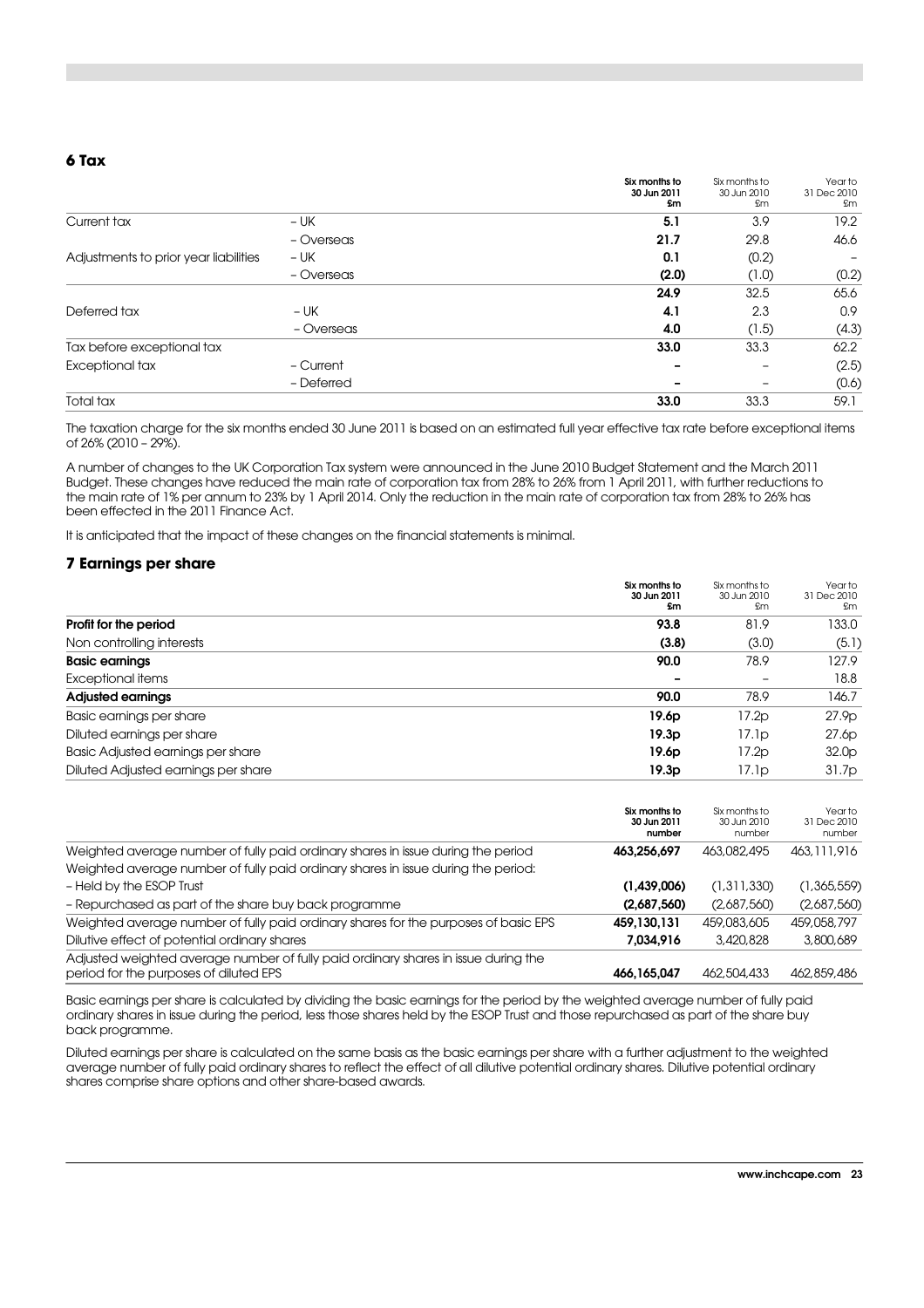### **Notes (unaudited) continued**

#### **7 Earnings per share continued**

Adjusted earnings (which excludes exceptional items) is adopted to assist the reader in understanding the underlying performance of the Group. Adjusted earnings per share is calculated by dividing the Adjusted earnings for the period by the weighted average number of fully paid ordinary shares in issue during the period, less those shares held by the ESOP Trust and those repurchased as part of the share buy back programme.

Diluted Adjusted earnings per share is calculated on the same basis as the basic Adjusted earnings per share with a further adjustment to the weighted average number of fully paid ordinary shares to reflect the effect of all dilutive potential ordinary shares. Dilutive potential ordinary shares comprise share options and other share-based awards.

#### **8 Shareholders' equity**

#### **a. Issue of ordinary shares**

|               | Six months to<br>30 Jun 2011<br>£m | Six months to<br>30 Jun 2010<br>£m | Year to<br>31 Dec 2010<br>£m |
|---------------|------------------------------------|------------------------------------|------------------------------|
| Share capital | $\overline{\phantom{0}}$           | $\overline{\phantom{0}}$           | -                            |
| Share premium | 0.2                                | $\overline{\phantom{0}}$           | 0.2                          |
|               | 0.2                                | $\overline{\phantom{0}}$           | 0.2                          |

#### Share buy back programme

During the six months ended June 2011, the Company did not repurchase any of its own shares (June 2010 - nil). At 30 June 2011, the Company held 2,687,560 treasury shares (31 December 2010 - 2,687,560). The shares are held as treasury shares and may either be cancelled or used to satisfy share options at a later date.

#### **b. Dividends**

In June 2011, the Group paid a final dividend of 6.6p per share (£30.3m) for the year ended 31 December 2010.

In 2010, there was no interim dividend paid for the period ended 30 June 2010 and no final dividend paid for the period ended 31 December 2009.

An interim dividend for the six months ended 30 June 2011 of 3.6p per share (£16.5m) was approved by the Board on 27 July 2011 and has not been included as a liability as at 30 June 2011.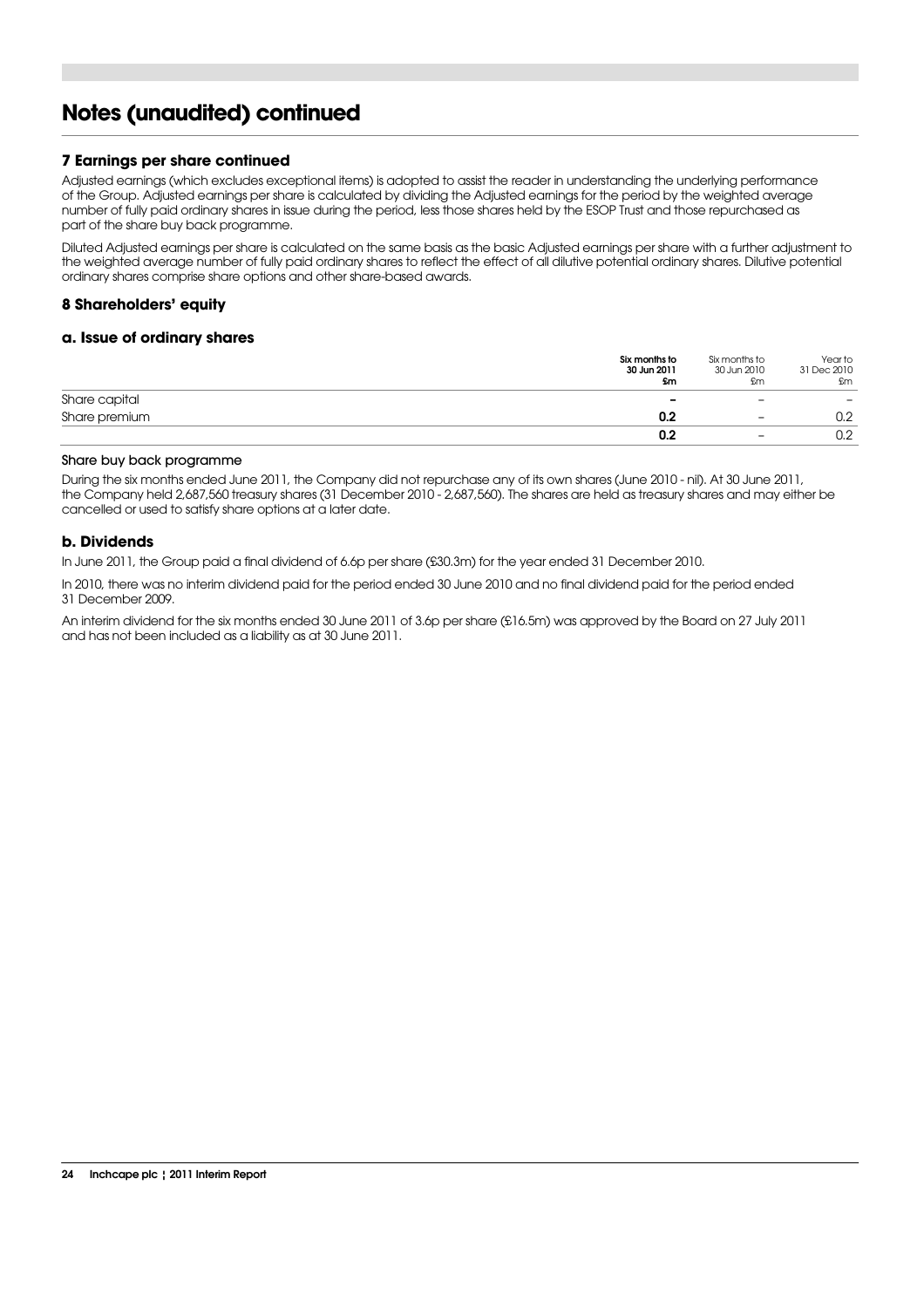#### **9 Notes to the statement of cash flows**

#### **a. Reconciliation of cash generated from operations**

|                                                                       | Six months to<br>30 Jun 2011 | Six months to<br>30 Jun 2010 | Year to<br>31 Dec 2010 |
|-----------------------------------------------------------------------|------------------------------|------------------------------|------------------------|
|                                                                       | <b>Sm</b>                    | £m                           | £m                     |
| Cash flows from operating activities                                  |                              |                              |                        |
| Operating profit                                                      | 131.8                        | 123.7                        | 203.6                  |
| Exceptional items                                                     |                              |                              | 21.9                   |
| Amortisation of intangible assets                                     | 2.6                          | 2.3                          | 5.0                    |
| Depreciation of property, plant and equipment                         | 13.4                         | 21.0                         | 36.5                   |
| Profit on disposal of property, plant and equipment                   | (1.2)                        | (7.9)                        | (7.5)                  |
| Share-based payments charge                                           | 3.4                          | 3.4                          | 6.5                    |
| Decrease/(increase) in inventories                                    | 48.4                         | (30.8)                       | (64.0)                 |
| (Increase)/decrease in trade and other receivables                    | (38.4)                       | (26.5)                       | 16.7                   |
| (Decrease)/increase in trade and other payables                       | (65.6)                       | 35.4                         | 85.9                   |
| Increase/(decrease) in provisions                                     | 0.2                          | 1.1                          | (1.0)                  |
| Pension contributions in excess of the pension charge for the period* | (18.8)                       | (16.8)                       | (22.9)                 |
| Decrease/(increase) in interest in leased vehicles                    | 0.7                          | 0.7                          | (1.4)                  |
| Payment in respect of operating exceptional items                     | (3.5)                        | (1.1)                        | (5.0)                  |
| Cash generated from operations                                        | 73.0                         | 104.5                        | 274.3                  |

\* The decrease in post-retirement benefit obligations includes additional payments of £13.0m (June 2010 - £17.2m).

#### **b. Reconciliation of net cash flow to movement in net funds**

|                                                              | Six months to<br>30 Jun 2011<br>£m | Six months to<br>30 Jun 2010<br>£m | Year to<br>31 Dec 2010<br>£m |
|--------------------------------------------------------------|------------------------------------|------------------------------------|------------------------------|
| Net (decrease) / increase in cash and cash equivalents       | (24.3)                             | 48.5                               | 156.3                        |
| Net cash outflow from borrowings and lease financing         | 1.6                                | 38.0                               | 40.7                         |
| Change in net cash and debt resulting from cash flows        | (22.7)                             | 86.5                               | 197.0                        |
| Effect of foreign exchange rate changes on net cash and debt | 5.8                                | 0.1                                | 6.0                          |
| Funds raised from finance leases                             | (0.8)                              |                                    |                              |
| Net movement in fair value                                   | 0.5                                | (2.5)                              | 2.0                          |
| Movement in net funds                                        | (17.2)                             | 84.1                               | 205.0                        |
| Opening net funds                                            | 205.8                              | 0.8                                | 0.8                          |
| <b>Closing net funds</b>                                     | 188.6                              | 84.9                               | 205.8                        |

Net funds is analysed as follows:

|                                                 | Six months to<br>30 Jun 2011<br>£m | Six months to<br>30 Jun 2010<br>£m | Year to<br>31 Dec 2010<br>£m |
|-------------------------------------------------|------------------------------------|------------------------------------|------------------------------|
| Cash at bank and in hand                        | 334.3                              | 366.8                              | 376.5                        |
| Short term bank deposits                        | 204.3                              | 74.1                               | 185.1                        |
| <b>Bank overdrafts</b>                          | (137.4)                            | (135.2)                            | (142.0)                      |
| Cash and cash equivalents                       | 401.2                              | 305.7                              | 419.6                        |
| <b>Bank loans</b>                               | (310.0)                            | (341.7)                            | (318.6)                      |
| Other loans                                     | (0.6)                              | (0.8)                              | (0.7)                        |
| Finance leases                                  | (3.7)                              | (3.8)                              | (3.4)                        |
|                                                 | 86.9                               | (40.6)                             | 96.9                         |
| Fair value of cross currency interest rate swap | 101.7                              | 125.5                              | 108.9                        |
| Net funds                                       | 188.6                              | 84.9                               | 205.8                        |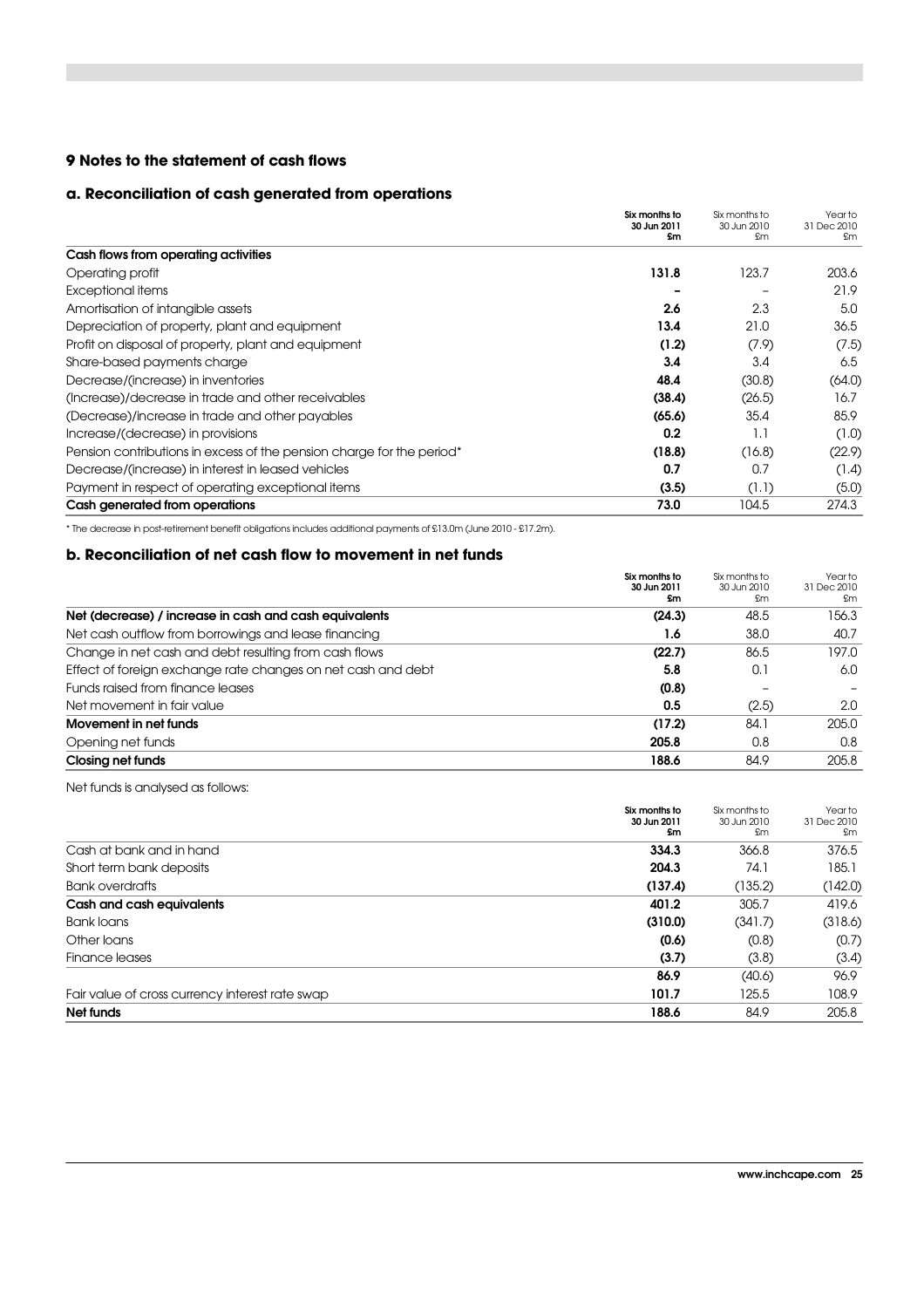## **Notes (unaudited) continued**

#### **10 Acquisitions and disposals**

The Group acquired its interest in the Musa Motors group in July 2008. Under the terms of the original acquisition agreement, contingent deferred consideration dependent on 2010 EBITA was due in respect of 24.9% of the Musa Motors Group. During the six months ended 30 June 2011, the amount of the deferred consideration was determined and a payment of US\$32m (£19.6m) was made to the vendor to complete the Group's purchase.

During the period, the Group disposed of a small number of dealerships and operations at book value generating disposal proceeds of £5.3m (six months to 30 June 2010 - £nil; year to 31 December 2010 - £1.0m).

#### **11 Financial risk management**

#### **a. Financial risk factors**

Exposure to financial risks comprising market risks (currency risk and interest rate risk), funding and liquidity risk and counterparty risk arises in the normal course of Group's business.

During the six months to 30 June 2011 the Group has continued to apply the financial risk management process and policies as detailed in the Group's principal risks and risk management process included in the Annual Report and Accounts 2010.

The interim condensed financial statements do not include all financial risk management information and disclosures required in the annual financial statements and further details can be found in the Annual Report and Accounts 2010 .

#### **b. Liquidity risk**

There have been no material changes to the contractual undiscounted cashflows of the Group's liabilities during the six months to 30 June 2011.

#### **c. Fair value measurements**

In accordance with IFRS 7 disclosure is required for financial instruments that are measured in the consolidated statement of financial position at fair value. This requires disclosure of fair value measurements by level for the following fair value measurement hierarchy:

– quoted prices in active markets (level 1);

- inputs other than quoted prices that are observable for the asset or liability, either directly or indirectly (level 2); or
- inputs for the asset or liability that are not based on observable market data (level 3).

The following table presents the Group's assets and liabilities that are measured at fair value:

| Six months to 30 June 2011          | Level 1<br>£m            | Level 2<br>£m | Total<br>£m |
|-------------------------------------|--------------------------|---------------|-------------|
| Assets                              |                          |               |             |
| Derivatives used for hedging        |                          | 102.6         | 102.6       |
| Available for sale financial assets | 12.3                     |               | 12.3        |
|                                     | 12.3                     | 102.6         | 114.9       |
| <b>Liabilities</b>                  |                          |               |             |
| Derivatives used for hedging        |                          | 9.4           | 9.4         |
| Six months to 30 June 2010          | Level 1<br>£m            | Level 2<br>£m | Total<br>£m |
| <b>Assets</b>                       |                          |               |             |
| Derivatives used for hedging        |                          | 171.1         | 171.1       |
| Available for sale financial assets | 14.3                     |               | 14.3        |
|                                     |                          |               |             |
|                                     | 14.3                     | 171.1         | 185.4       |
| <b>Liabilities</b>                  |                          |               |             |
| Derivatives used for hedging        | $\overline{\phantom{a}}$ | 5.8           | 5.8         |
| Year to 31 December 2010            | Level 1<br>£m            | Level 2<br>£m | Total<br>£m |
| <b>Assets</b>                       |                          |               |             |
| Derivatives used for hedging        |                          | 122.1         | 122.1       |
| Available for sale financial assets | 14.1                     |               | 14.1        |
|                                     | 14.1                     | 122.1         | 136.2       |
| <b>Liabilities</b>                  |                          |               |             |
| Derivatives used for hedging        | -                        | 9.0           | 9.0         |
|                                     |                          |               |             |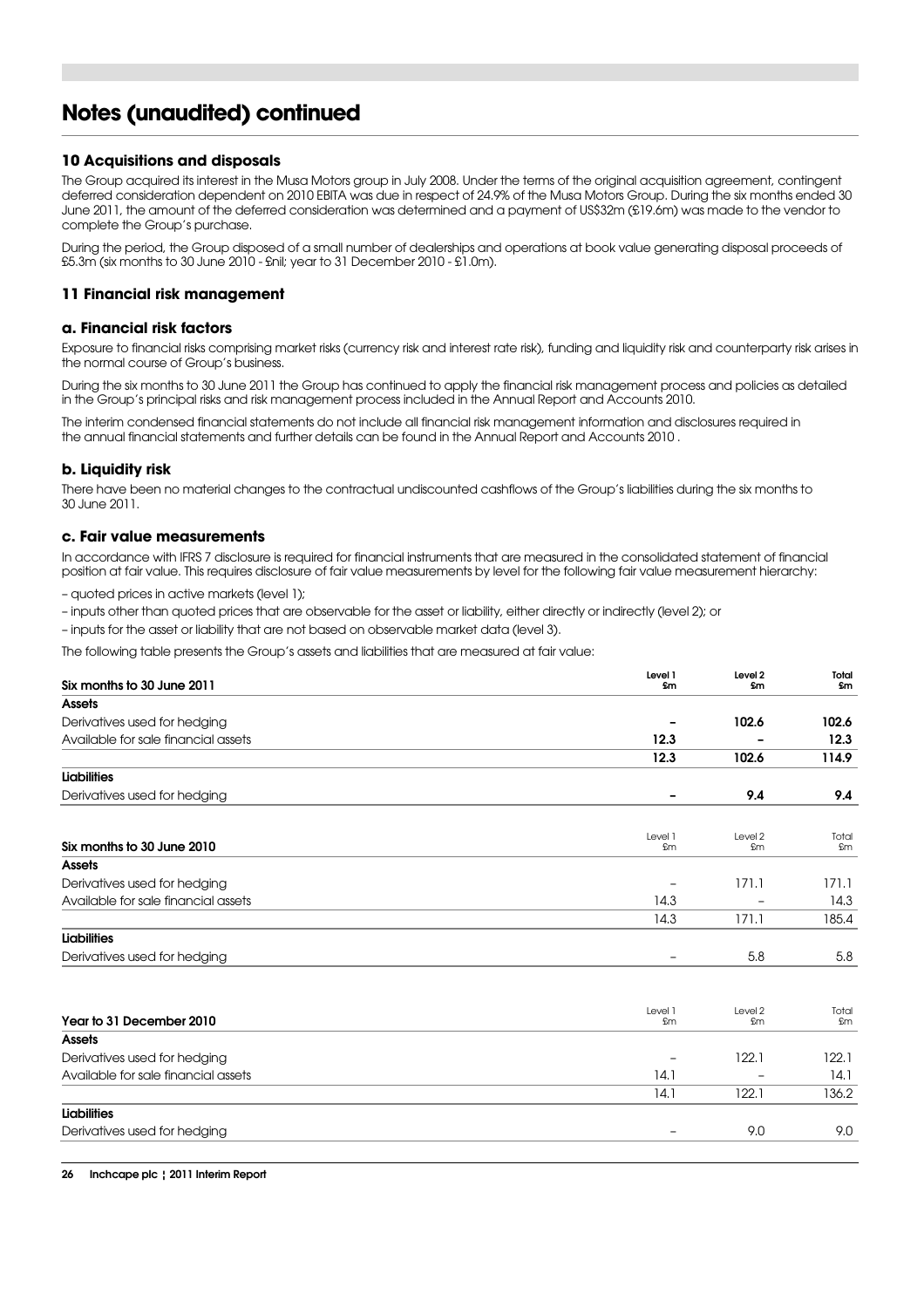#### **11 Financial risk management continued**

Valuation techniques and assumptions applied in determining fair values of each class of asset or liability are consistent with those used as at 31 December 2010 and reflect the current economic environment.

Available for sale financial assets include £9.0m of Greek government bonds held by our business in Greece to back warranty liabilities. These bonds are held at fair value and the related mark-to-market loss of £6.3m has been taken to the available for sale reserve in accordance with applicable accounting standards. In the event of a default under the terms of the bonds, then we will be required to re-cycle the mark-to-market loss through the consolidated income statement.

There have been no transfers between any levels of the fair value hierarchy during the six months ended 30 June 2011.

During the six months ended June 2011 there were no reclassifications of financial assets as a result of a change in the purpose or use of these assets.

The Group's derivative financial instruments comprise the following:

|                                    |                                    |                                    | Assets                       |                                    |                                    | Liabilities                  |
|------------------------------------|------------------------------------|------------------------------------|------------------------------|------------------------------------|------------------------------------|------------------------------|
|                                    | Six months to<br>30 Jun 2011<br>£m | Six months to<br>30 Jun 2010<br>£m | Year to<br>31 Dec 2010<br>£m | Six months to<br>30 Jun 2011<br>£m | Six months to<br>30 Jun 2010<br>£m | Year to<br>31 Dec 2010<br>£m |
| Cross currency interest rate swap  | 101.7                              | 125.5                              | 108.9                        | -                                  |                                    |                              |
| Forward foreign exchange contracts | 0.9                                | 45.6                               | 13.2                         | (9.4)                              | (5.8)                              | (9.0)                        |
|                                    | 102.6                              | 71                                 | 22.1                         | (9.4)                              | (5.8)                              | (9.0)                        |

#### **12 Assets held for sale and disposal group**

|                                                         | Six months to<br>30 Jun 2011<br>£m | Six months to<br>30 Jun 2010<br>£m | Year to<br>31 Dec 2010<br>£m |
|---------------------------------------------------------|------------------------------------|------------------------------------|------------------------------|
| Assets directly associated with the disposal group      | 2.8                                |                                    | 23.4                         |
| Assets held for sale                                    | $\overline{\phantom{0}}$           | -                                  |                              |
| Assets held for sale and disposal group                 | 2.8                                |                                    | 23.4                         |
| Liabilities directly associated with the disposal group |                                    |                                    | (19.6)                       |

The assets and liabilities in the disposal group comprise the following:

| Property, plant & equipment                             | 2.8 | -                        | 3.4    |
|---------------------------------------------------------|-----|--------------------------|--------|
| <i><u><b>Inventories</b></u></i>                        |     | $\overline{\phantom{0}}$ | 16.6   |
| Trade and other receivables                             | -   | $\overline{\phantom{0}}$ | 3.4    |
| Assets directly associated with the disposal group      | 2.8 | $\overline{\phantom{a}}$ | 23.4   |
| Trade and other payables                                | -   | ۰                        | (19.6) |
| Liabilities directly associated with the disposal group | -   | -                        | (19.6) |

In October 2010, the Group announced its intention to dispose of certain non-core franchises. These businesses were actively marketed with a view to sale and the corresponding assets and liabilities have been disclosed as a disposal group in the consolidated statement of financial position. During the six months ended 30 June 2011, the majority of these assets and liabilities were disposed.

#### **13 Related party disclosures**

There have been no material changes to the principal subsidiaries and joint ventures as listed in the Annual Report and Accounts for the year ended 31 December 2010.

All related party transactions arise during the ordinary course of business and are on an arm's length basis.

There were no material transactions or balances between the Group and its key management personnel during the six months to 30 June 2011.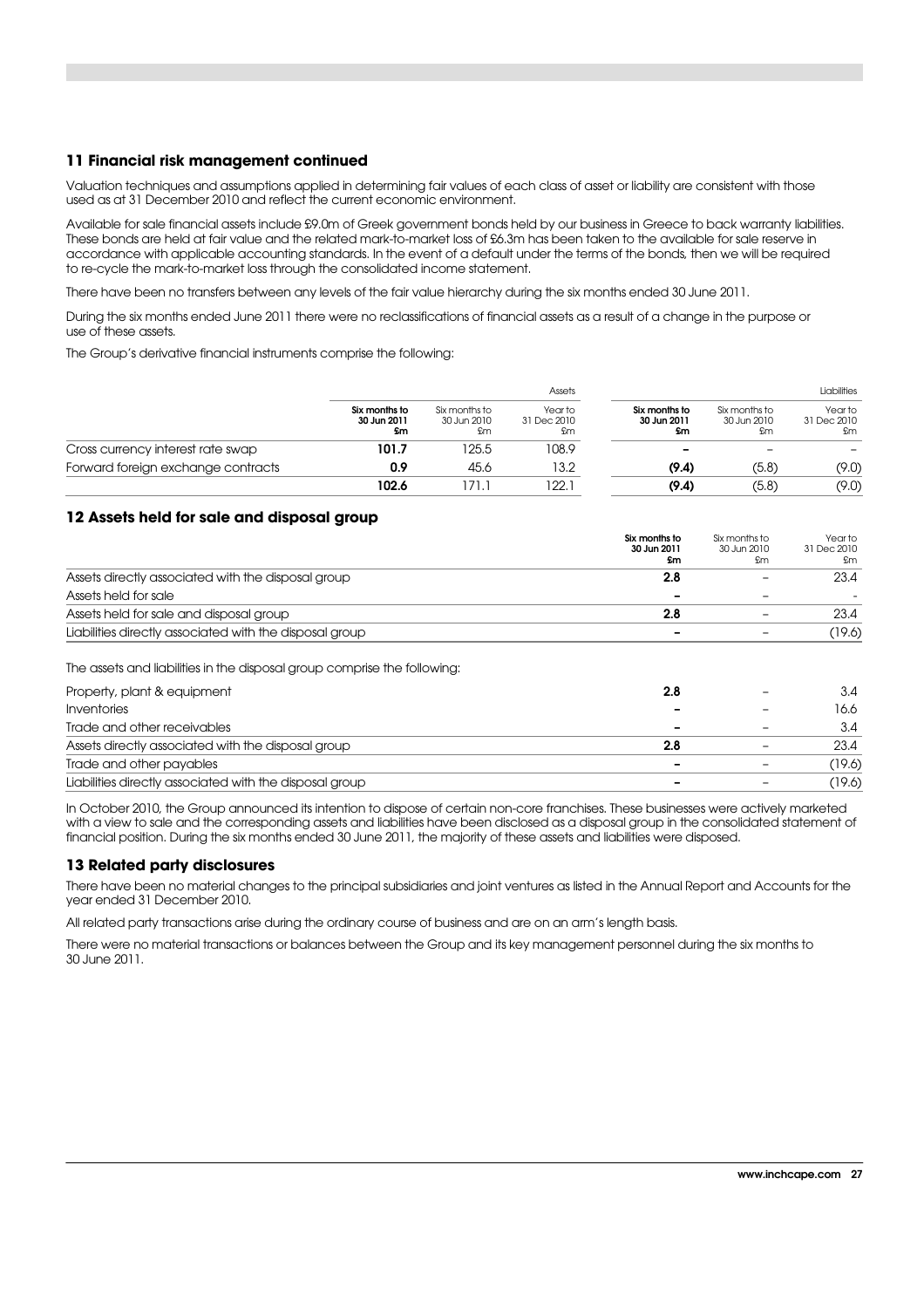## **Independent review report to Inchcape plc**

#### **Introduction**

We have been engaged by the Company to review the condensed set of consolidated financial information in the interim report for the six months ended 30 June 2011 which comprises the consolidated income statement, the consolidated statement of comprehensive income, the consolidated statement of financial position, the consolidated statement of changes in equity, the consolidated statement of cash flows and the related notes. We have read the other information contained in the interim report and considered whether it contains any apparent misstatements or material inconsistencies with the financial information in the condensed set of consolidated financial information.

#### **Directors' responsibilities**

The interim report is the responsibility of, and has been approved by the Directors. The Directors are responsible for preparing the interim report in accordance with the Disclosure and Transparency Rules of the United Kingdom's Financial Services Authority.

As disclosed in note 1, the annual financial statements of the Group are prepared in accordance with International Financial Reporting Standards as adopted by the European Union. The financial information included in this interim report has been prepared in accordance with International Accounting Standard 34 'Interim Financial Reporting', as adopted by the European Union.

#### **Our responsibility**

Our responsibility is to express to the Company a conclusion on the condensed set of consolidated financial information in the interim report based on our review. This review report, including the conclusion, has been prepared for and only for the Company for the purpose of the Disclosure and Transparency Rules of the Financial Services Authority and for no other purpose. We do not, in producing this report, accept or assume responsibility for any other purpose or to any other person to whom this report is shown or into whose hands it may come save where expressly agreed by our prior consent in writing.

#### **Scope of review**

We conducted our review in accordance with International Standard on Review Engagements (UK and Ireland) 2410, 'Review of Interim Financial Information Performed by the Independent Auditor of the Entity' issued by the Auditing Practices Board for use in the United Kingdom. A review of interim financial information consists of making enquiries, primarily of persons responsible for financial and accounting matters, and applying analytical and other review procedures. A review is substantially less in scope than an audit conducted in accordance with International Standards on Auditing (UK and Ireland) and consequently does not enable us to obtain assurance that we would become aware of all significant matters that might be identified in an audit. Accordingly, we do not express an audit opinion.

#### **Conclusion**

Based on our review, nothing has come to our attention that causes us to believe that the condensed set of consolidated financial information in the interim report for the six months ended 30 June 2011 is not prepared, in all material respects, in accordance with International Accounting Standard 34 as adopted by the European Union and the Disclosure and Transparency Rules of the United Kingdom's Financial Services Authority.

PricewaterhouseCoopers LLP Chartered Accountants London 27 July 2011

#### **Notes:**

(a) The maintenance and integrity of the Inchcape website is the responsibility of the Directors; the work carried out by the auditors does not involve consideration of these matters and, accordingly, the auditors accept no responsibility for any changes that may have occurred to the interim report since it was initially presented on the website.

(b) Legislation in the United Kingdom governing the preparation and dissemination of financial information may differ from legislation in other jurisdictions.